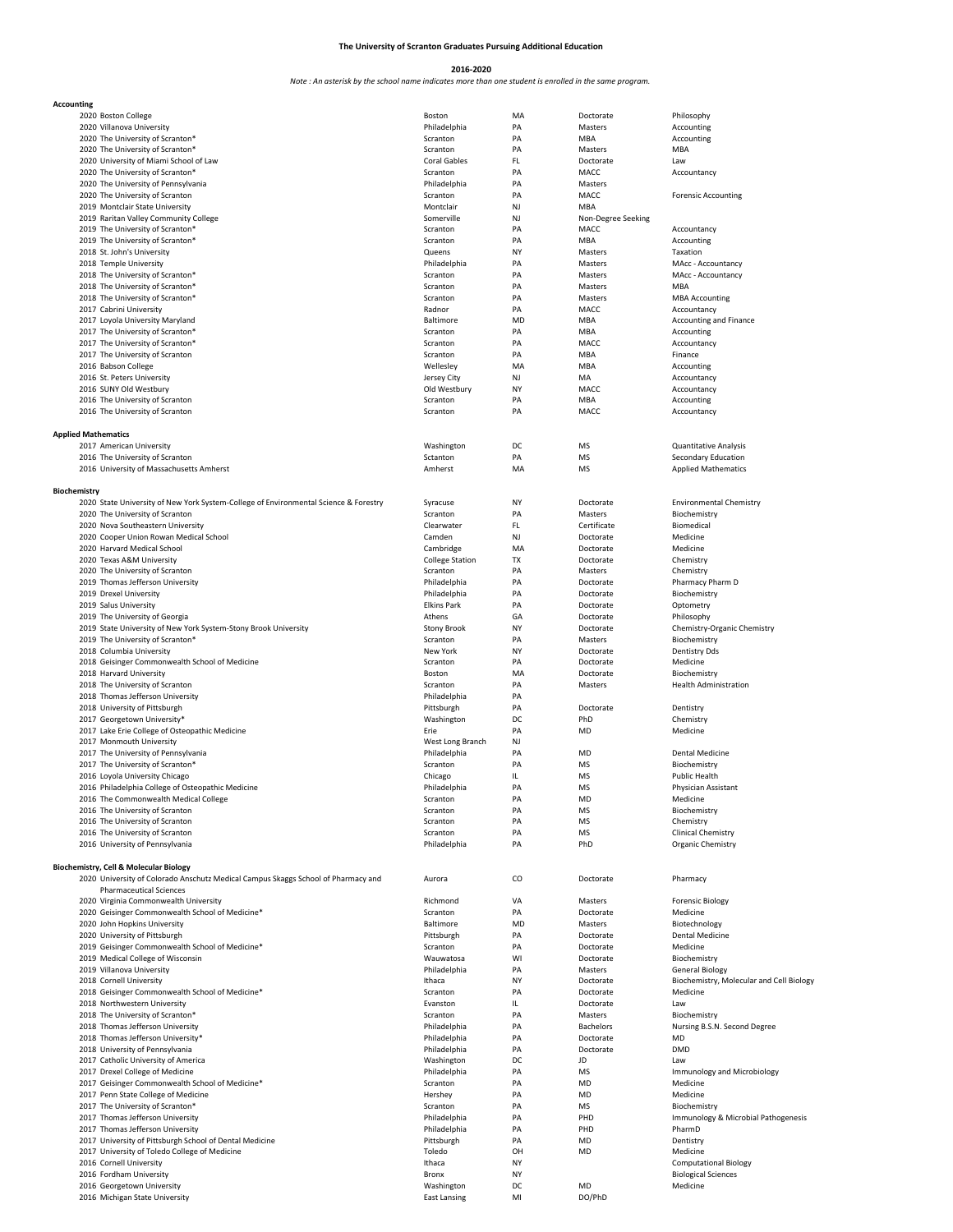|                | 2016 Penn State College of Medicine                                                  | Hershey                      | PA                      | MD                     | Medicine                                               |
|----------------|--------------------------------------------------------------------------------------|------------------------------|-------------------------|------------------------|--------------------------------------------------------|
|                | 2016 Penn State University                                                           | <b>State College</b>         | PA                      | <b>MS</b>              | Biotechnology                                          |
|                | 2016 Philadelphia College of Osteopathic Medicine                                    | Philadelphia                 | PA                      | DO                     | Medicine                                               |
|                | 2016 Temple University                                                               | Philadelphia                 | PA                      | MD                     | Medicine                                               |
|                | 2016 Texas A&M University                                                            | <b>College Station</b>       | <b>TX</b>               |                        | <b>Medical Sciences</b>                                |
|                | 2016 The Commonwealth Medical College                                                | Scranton                     | PA                      | MBS                    | <b>Biomedical Sciences</b>                             |
|                | 2016 The Commonwealth Medical College                                                | Scranton                     | PA                      | MD                     | Medicine                                               |
|                | 2016 The University of Scranton                                                      | Scranton                     | PA                      | MS                     | Biochemistry                                           |
|                | 2016 Trinity College Dublin                                                          | Dublin                       | Ireland                 | MS                     | Conservation                                           |
|                | 2016 University of Pittsburgh                                                        | Pittsburgh                   | PA                      | <b>DMD</b>             | Dentistry                                              |
| <b>Biology</b> |                                                                                      |                              |                         |                        |                                                        |
|                | 2020 Lake Erie College of Osteopathic Medicine                                       | Erie                         | PA                      | Doctorate              | Medicine                                               |
|                | 2020 Philadelphia College of Osteopathic Medicine                                    | Philadelphia                 | PA                      | Doctorate              | Osteopathic Medicine                                   |
|                | 2020 Long Island University C.W. Post Campus                                         | Brooklyn                     | NY                      | Doctorate              | Veterinary                                             |
|                | 2020 Molloy College                                                                  | Rockville Centre             | NY                      | Bachelors              | Nursing                                                |
|                | 2020 The University of Scranton                                                      | Scranton                     | PA                      | Doctorate              |                                                        |
|                | 2020 Geisinger Commonwealth School of Medicine                                       | Scranton                     | PA                      | Doctorate              | Medicine                                               |
|                | 2020 Salus University                                                                | Pennsylvania Furnace         | PA                      | Bachelors              | Optometry                                              |
|                | 2020 Jefferson (Philadelphia University + Thomas Jefferson University)               | Philadelphia                 | PA                      | Doctorate              | Medicine                                               |
|                | 2020 University of Pittsburgh                                                        | Pittsburgh                   | PA                      | Doctorate              | Dental                                                 |
|                | 2020 The University of Scranton*<br>2020 Geisinger Commonwealth School of Medicine   | Scranton<br>Scranton         | PA<br>PA                | Masters<br>Doctorate   | Biochemistry<br>Medicine                               |
|                | 2020 Touro College                                                                   | <b>Bay Shore</b>             | NY                      | Masters                | Physician                                              |
|                | 2020 Pace University Law School                                                      | White Plains                 | NY                      | Doctorate              | Law                                                    |
|                | 2020 University of Texas Austin                                                      | Austin                       | TX                      | Doctorate              | Ecology, Evolution & Behavior                          |
|                | 2020 The Ohio State University College of Veterinary Medicine                        | Columbus                     | OH                      | Doctorate              | Veterinary Medicine                                    |
|                | 2020 Drexel University College of Medicine                                           | Philadelphia                 | PA                      | Doctorate              | MD                                                     |
|                | 2020 University of Connecticut                                                       | Farmington                   | <b>CT</b>               | Doctorate              | <b>Dental Medicine</b>                                 |
|                | 2020 Rutgers University Newark                                                       | Newark                       | NJ                      | Masters                | <b>Biomedical Sciences</b>                             |
|                | 2020 Georgetown University                                                           | Washington                   | DC                      | Masters                | Global Health                                          |
|                | 2020 Kansas State University                                                         | Manhattan                    | KS                      | Doctorate              | Veterinary Medicine                                    |
|                | 2020 Temple University Med School                                                    | Philadelphia                 | PA                      | Doctorate              | MD                                                     |
|                | 2020 The University of Scranton<br>2019 Drexel University School of Medicine         | Scranton<br>Philadelphia     | PA<br>PA                | Doctorate<br>Doctorate | Biology<br>Medicine Md                                 |
|                | 2019 Geisinger Commonwealth School of Medicine*                                      | Scranton                     | PA                      | Doctorate              | Medicine                                               |
|                | 2019 Johns Hopkins University                                                        | Baltimore                    | MD                      | Masters                | Nursing Entry-Level MSN                                |
|                | 2019 Lake Erie College of Osteopathic Medicine                                       | Erie                         | PA                      | Doctorate              | Osteopathic Medicine                                   |
|                | 2019 Lake Erie College of Osteopathic Medicine                                       | Erie                         | PA                      | Masters                | Master of Medical Science                              |
|                | 2019 Lincoln Memorial University                                                     | Harrogate                    | TN                      | Doctorate              | Veterinary Medicine                                    |
|                | 2019 New York University                                                             | New York                     | NY                      | Masters                | <b>General Biology</b>                                 |
|                | 2019 Philadelphia College of Osteopathic Medicine*                                   | Philadelphia                 | PA                      | Doctorate              | Osteopathic Medicine (D.O.)                            |
|                | 2019 Ross Universirt School of Medicine                                              | Bridgetown                   | Barbados                | Doctorate              | Veterinary Medicine                                    |
|                | 2019 Sidney Kimmel Medical College                                                   | Philadelphia                 | PA                      | Doctorate              | Medicine                                               |
|                | 2019 St. George's University School of Veterinary Medicine                           | St. George's                 | Grenada                 | Doctorate              | Veterinary Medicine                                    |
|                | 2019 State University of New York Medical College                                    | New York                     | NY                      | Doctorate              | Medicine MD                                            |
|                | 2019 University of Colorado - Denver                                                 | Aurora                       | CO                      | Doctorate              | Immunology                                             |
|                | 2019 The University of Scranton*<br>2019 The University of Scranton                  | Scranton<br>Scranton         | PA<br>PA                | Masters<br>Masters     | Biochemistry<br><b>Clinical Chemistry</b>              |
|                | 2019 The University of Scranton                                                      | Scranton                     | PA                      | Masters                | <b>Health Administration</b>                           |
|                | 2019 The University of Scranton                                                      | Scranton                     | PA                      | Masters                | Health Informatics                                     |
|                | 2019 West Virginia School of Osteopathic Medicine                                    | Lewisburg                    | <b>WV</b>               | Doctorate              | Osteopathic Medicine (D.O.)                            |
|                | 2019 Wilkes University                                                               | Wilkes-Barre                 | PA                      | Masters                | Bioengineering                                         |
|                | 2018 American University of the Caribbean School of Medicine                         | <b>Pemroke Pines</b>         | FL.                     | Doctorate              | Medicine                                               |
|                | 2018 Boston University                                                               | Boston                       | MA                      | Masters                | <b>Biomedical Forensic Sciences</b>                    |
|                | 2018 Columbia University                                                             | New York                     | NY                      | Masters                | Epidemiology                                           |
|                | 2018 Columbia University                                                             | New York                     | NY                      | Masters                | Nutrition and Exercise Physiology-Nutritional Sciences |
|                | 2018 Felician College                                                                | Lodi                         | NJ                      | Masters<br>Doctorate   | Nursing B.S.N. Second Degree                           |
|                | 2018 Geisinger Commonwealth School of Medicine<br>2018 New York Chiropractic College | Scranton<br>Seneca Falls     | PA<br>NY                | Doctorate              | Medicine<br><b>Chiropractic Medicine</b>               |
|                | 2018 New York Medical College                                                        | Valhalla                     | <b>NY</b>               | Doctorate              | Dentistry                                              |
|                | 2018 Nova Southeastern University                                                    | Fort Lauderdale              | FL                      | Doctorate              | Dental Medicine                                        |
|                | 2018 Philadelphia College of Osteopathic Medicine*                                   | Philadelphia                 | PA                      | Doctorate              | Osteopathic Medicine                                   |
|                | 2018 Rockefeller University                                                          | New York                     | NY                      | Doctorate              | <b>Biological Sciences</b>                             |
|                | 2018 Rowan University School of Osteopathic Medicine                                 | Stratford                    | NJ                      | Doctorate              | Medicine                                               |
|                | 2018 Rutgers University                                                              | Newark                       | NJ                      |                        | <b>Biomedical Science</b>                              |
|                | 2018 State University of New York System-Upstate Medical University                  | Syracuse                     | NY                      | Doctorate              | Medicine                                               |
|                | 2018 Syracuse University                                                             | Syracuse                     | NY                      | Masters                | <b>Forensic Science</b>                                |
|                | 2018 Temple University<br>2018 Temple University*                                    | Philadelphia<br>Philadelphia | PA<br>PA                | Doctorate              | Dentistry<br>Medicine                                  |
|                | 2018 The University of Scranton                                                      | Scranton                     | PA                      | Doctorate<br>Masters   |                                                        |
|                | 2018 The University of Scranton                                                      | Scranton                     | PA                      | Masters                | <b>Health Administration</b>                           |
|                | 2018 The University of Scranton*                                                     | Scranton                     | PA                      | Masters                | Biochemistry                                           |
|                | 2018 The University of Scranton*                                                     | Scranton                     | PA                      | Doctorate              | Physical Therapy                                       |
|                | 2018 Thomas Jefferson University                                                     | Philadelphia                 | PA                      | Doctorate              | MD                                                     |
|                | 2018 Touro College                                                                   | Middletown                   | NY                      | MD                     | Medicine                                               |
|                | 2018 Tufts University*                                                               | North Grafton                | MA                      | Doctorate              | Veterinary Medicine                                    |
|                | 2018 University of Massachusetts Medical School at Worcester                         | Worcester                    | MA                      | Masters                | Medicine                                               |
|                | 2018 University of Pittsburgh*<br>2018 University of the Virgin Islands              | Pittsburgh                   | PA<br>US Virgin Islands | Doctorate<br>Masters   | Pharmacy                                               |
|                | 2017 Geisinger Commonwealth School of Medicine*                                      | St. Thomas<br>Scranton       | PA                      | MD                     | Marine Ecology and Environmental Science<br>Medicine   |
|                | 2017 Lincoln Memorial University                                                     | Harrogate                    | TN                      | MD                     | Veterinary Medicine                                    |
|                | 2017 Northampton Community College                                                   | Bethlehem                    | PA                      |                        | <b>Biological Science</b>                              |
|                | 2017 NOVA Southeastern University School of Dental Med.                              | Davie                        | FL                      | Doctorate              | Dental Medicine                                        |
|                | 2017 Penn State School of Medicine                                                   | Hershey                      | PA                      | MD                     | Medicine                                               |
|                | 2017 Philadelphia College of Osteopathic Medicine*                                   | Philadelphia                 | PA                      | DO                     | Osteopathic Medicine                                   |
|                | 2017 Saint John's University                                                         | Queens                       | NY                      |                        | Biology                                                |
|                | 2017 Saint Joseph's University                                                       | Philadelphia                 | PA                      | <b>MS</b>              | Biology                                                |
|                | 2017 Salus University                                                                | <b>Elkins Park</b>           | PA                      | <b>MS</b>              | Physician Assistant                                    |
|                | 2017 SUNY Upstate                                                                    | Syracuse                     | NY                      | MD                     | Medicine                                               |
|                | 2017 Temple University<br>2017 The Philadelphia College of Osteopathic Medicine      | Philadelphia<br>Philadelphia | PA<br>PA                | MD<br>DO               | Dentistry<br>Osteopathic Medicine                      |
|                | 2017 The University of Pennsylvania                                                  | Philadelphia                 | PA                      |                        | Veterinary Medicine                                    |
|                | 2017 The University of Pennsylvania                                                  | Philadelphia                 | PA                      | MD                     | Veterinary                                             |
|                | 2017 The University of Scranton                                                      | Scranton                     | PA                      |                        | Neuroscience                                           |
|                | 2017 The University of Scranton                                                      | Scranton                     | PA                      | DPT                    | Physical Therapy                                       |
|                | 2017 The University of Scranton                                                      | Scranton                     | PA                      | <b>MS</b>              | Secondary Education                                    |
|                | 2017 The University of Scranton*                                                     | Scranton                     | PA                      | MS                     | Biochemistry                                           |
|                | 2017 The University of Scranton*                                                     | Scranton                     | PA                      | MS                     | <b>Health Administration</b>                           |
|                | 2017 West Virginia School of Osteopathic Medicine                                    | Lewisburg                    | <b>WV</b>               | DO                     | Medicine                                               |
|                | 2016 Cornell University                                                              | Ithaca                       | NY                      | <b>DVM</b>             | Veterinary Medicine                                    |
|                | 2016 Edward Via College of Osteopathic Medicine<br>2016 George Washington University | Blacksburg<br>Washington     | VA<br>DC                | DO<br>DPT              | Medicine                                               |
|                |                                                                                      |                              |                         |                        | Physical Therapy                                       |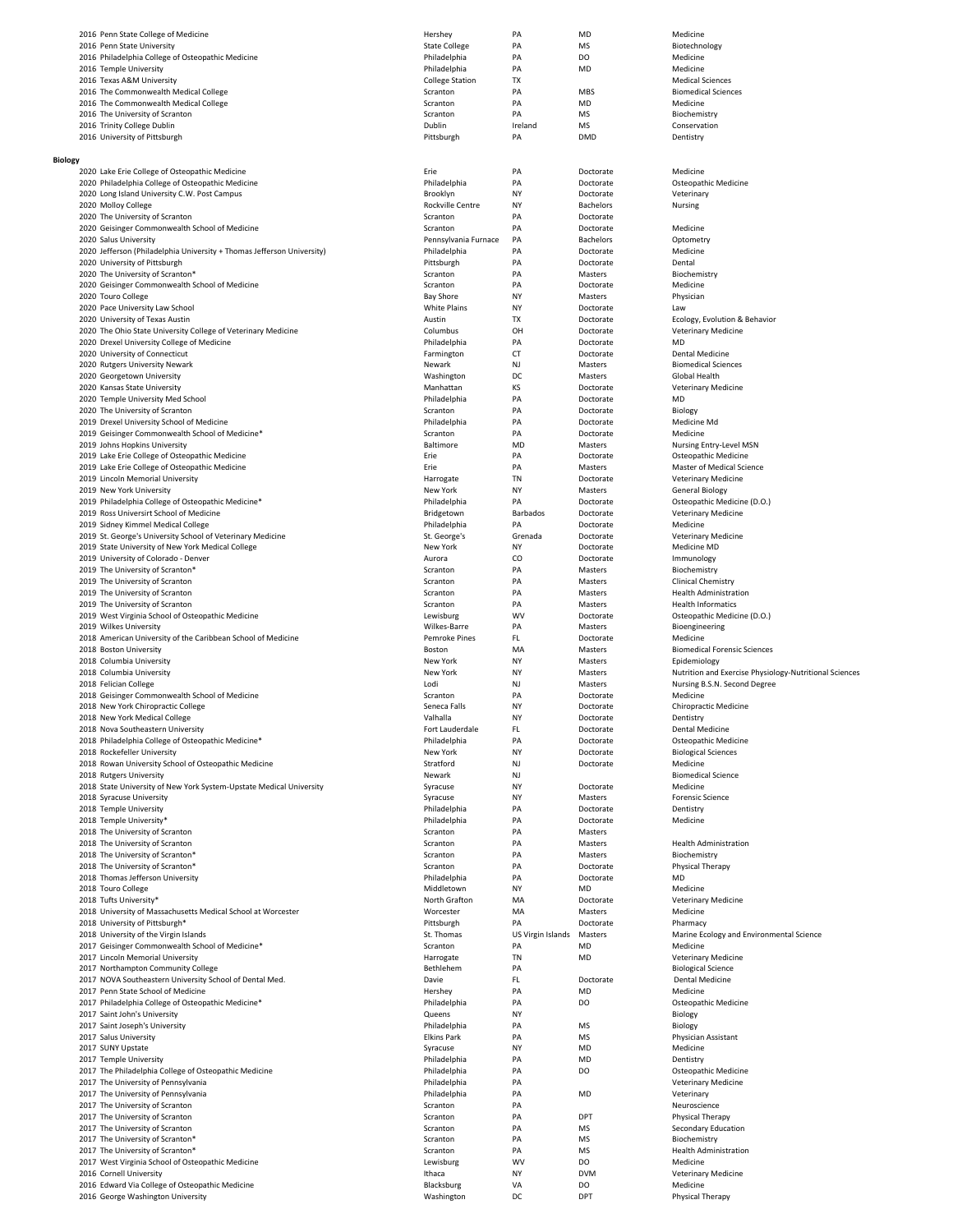|                       | 2016 Lake Erie College of Osteopathic Medicine                         | Erie                       | PA        | DO                   | Medicine                                                     |
|-----------------------|------------------------------------------------------------------------|----------------------------|-----------|----------------------|--------------------------------------------------------------|
|                       | 2016 New York University                                               | New York                   | NY        | <b>DDS</b>           | Dentistry                                                    |
|                       | 2016 Penn State University                                             | Hazleton                   | PA        |                      | Physical Therapist                                           |
|                       | 2016 Philadelphia College of Osteopathic Medicine                      | Philadelphia               | PA        | DO                   | Medicine                                                     |
|                       | 2016 Philadelphia College of Osteopathic Medicine                      | Philadelphia               | PA        | <b>MS</b>            | Physician Assistant                                          |
|                       | 2016 Saint George's University                                         |                            | Grenada   | <b>DVM</b>           | <b>Veterinary Medicine</b>                                   |
|                       | 2016 Salus University                                                  | <b>Elkins Park</b>         | PA        | MA                   | Physician Assistant                                          |
|                       | 2016 Stony Brook University                                            | <b>Stony Brook</b>         | NY        | <b>DDS</b>           | Dentistry                                                    |
|                       | 2016 SUNY Upstate Medical University                                   | Syracuse                   | NY        | MD                   | Medicine                                                     |
|                       | 2016 Temple University                                                 | Philadelphia               | PA        | <b>DDS</b>           | Dentistry                                                    |
|                       | 2016 The Commonwealth Medical College                                  | Scranton                   | PA        | MBS                  | <b>Biomedical Science</b>                                    |
|                       | 2016 The Commonwealth Medical College                                  | Scranton                   | PA        | MD                   | Medicine                                                     |
|                       | 2016 The University of Scranton                                        | Scranton                   | PA        | <b>MS</b>            | Biochemistry                                                 |
|                       | 2016 The University of Scranton                                        | Scranton                   | PA        | MS                   | <b>Clinical Chemistry</b>                                    |
|                       | 2016 The University of Scranton                                        | Scranton                   | PA<br>PA  | MBA                  | Finance                                                      |
|                       | 2016 The University of Scranton<br>2016 University of Copenhagen       | Scranton<br>Copenhagen     | Denmark   | MHA<br>MS            | <b>Health Administration</b><br>Biology                      |
|                       | 2016 University of Notre Dame                                          | South Bend                 | IN        | MA                   | Education                                                    |
|                       | 2016 Villanova University                                              | Villanova                  | PA        | <b>MS</b>            | Molecular Biology                                            |
|                       | 2016 Western University of Health Sciences                             | Pomona                     | CA        | DO                   | Medicine                                                     |
|                       | 2016 Wilkes University                                                 | Wilkes-Barre               | PA        | <b>BSN</b>           | Nursing                                                      |
|                       |                                                                        |                            |           |                      |                                                              |
| <b>Biomathematics</b> |                                                                        |                            |           |                      |                                                              |
|                       | 2020 The University of Scranton                                        | Scranton                   | PA        | Masters              | Biochemistry                                                 |
|                       | 2018 University of Nebraska Lincoln                                    | Lincoln                    | NE        | PhD                  | Mathematics                                                  |
|                       | 2017 Boston University                                                 | Boston                     | MA        | MS                   | Public Health                                                |
|                       | 2016 Temple University                                                 | Philadelphia               | PA        | <b>DDS</b>           | Dentistry                                                    |
|                       | 2016 Texas A&M University                                              | <b>College Station</b>     | TX        | MPH                  | <b>Biostatistics</b>                                         |
|                       |                                                                        |                            |           |                      |                                                              |
| <b>Biophysics</b>     |                                                                        |                            |           |                      |                                                              |
|                       | 2020 University of Pennsylvania                                        | Philadelphia               | PA        | Doctorate            | Materials Science and Engineering                            |
|                       | 2019 Temple University                                                 | Philadelphia               | PA        | Doctorate            | Physics                                                      |
|                       | 2017 University of Florida                                             | Gainesville                | FL        | MS                   | <b>Medical Physics</b>                                       |
|                       | 2017 Stevens Institute of Technology                                   | Hoboken                    | NJ        | MS                   | <b>Biomedical Engineering</b>                                |
|                       | 2017 Drexel Medical College                                            | Philadelphia               | PA        | MD                   | Medicine                                                     |
|                       | 2017 North Carolina State University                                   | Raleigh                    | <b>NC</b> |                      | Materials Science and Engineering                            |
|                       |                                                                        |                            |           |                      |                                                              |
|                       | <b>Business Administration</b>                                         |                            |           |                      |                                                              |
|                       | 2020 The University of Scranton                                        | Scranton                   | PA        | Masters              | MBA                                                          |
|                       | 2020 The University of Scranton                                        | Scranton                   | PA        | Masters              | <b>Operations Management</b>                                 |
|                       | 2020 The University of Scranton                                        | Scranton                   | PA        | Masters              | <b>MBA Finance</b>                                           |
|                       | 2019 Emory University                                                  | Atlanta                    | GA        | JD                   | Law                                                          |
|                       | 2019 Fordham University                                                | New York<br>Scranton       | NY<br>PA  | MACC<br>MBA          | Accountancy                                                  |
|                       | 2019 The University of Scranton<br>2018 Northampton Community College  | Bethlehem                  | PA        | Associates           | <b>Funeral Services</b>                                      |
|                       | 2017 The University of Scranton                                        | Scranton                   | PA        | MBA                  | <b>Business</b>                                              |
|                       |                                                                        |                            |           |                      |                                                              |
| Chemistry             |                                                                        |                            |           |                      |                                                              |
|                       | 2020 Jefferson (Philadelphia University + Thomas Jefferson University) | Philadelphia               | PA        | Masters              | <b>Forensic Toxicology</b>                                   |
|                       | 2020 The University of Scranton                                        | Scranton                   | PA        | Masters              | Clinical Chemistry                                           |
|                       | 2020 The University of Scranton                                        | Scranton                   | PA        | Masters              | Chemistry                                                    |
|                       | 2019 University of Illinois Urbana-Champaign                           | Champaign                  | IL.       | Doctorate            | Chemistry                                                    |
|                       | 2019 The University of Scranton*                                       | Scranton                   | PA        | Masters              | Chemistry                                                    |
|                       | 2018 The University of Scranton*                                       | Scranton                   | PA        | Masters              | Chemistry                                                    |
|                       |                                                                        |                            | PA        | Masters              | Biochemistry                                                 |
|                       | 2018 The University of Scranton                                        | Scranton                   |           |                      |                                                              |
|                       | 2017 Cornell University                                                | Ithaca                     | NY        | MS                   | <b>Chemical Engineering</b>                                  |
|                       | 2017 Temple University*                                                | Philadelphia               | PA        | PHD                  | Chemistry                                                    |
|                       | 2017 University of Notre Dame                                          | South Bend                 | IN        | PHD                  | <b>Analytical Chemistry</b>                                  |
|                       | 2017 University of Michigan                                            | Ann Arbor                  | MI        |                      | Chemistry                                                    |
|                       | 2016 Colorado State University                                         | Fort Collins               | CO        |                      | Chemistry                                                    |
|                       | 2016 The University of Scranton                                        | Scranton                   | PA        | <b>MS</b>            | Chemistry                                                    |
|                       | 2016 University of California, Los Angeles                             | Los Angeles                | CA        | PhD                  | Chemistry                                                    |
|                       | 2016 Villanova University                                              | Villanova                  | PA        | <b>MS</b>            | Chemistry                                                    |
|                       |                                                                        |                            |           |                      |                                                              |
|                       | <b>Chemistry Business</b>                                              |                            |           |                      |                                                              |
|                       | 2020 The University of Scranton                                        | Scranton                   | PA        | Masters              |                                                              |
|                       |                                                                        |                            |           |                      |                                                              |
| Communication         |                                                                        |                            |           |                      |                                                              |
|                       | 2016 Brooklyn Law School                                               | Brooklyn                   | NY        | JD                   | Law                                                          |
|                       | 2016 University of Vermont                                             | Burlington                 | VT        |                      | Biology                                                      |
|                       |                                                                        |                            |           |                      |                                                              |
|                       | <b>Community Health Education</b>                                      |                            |           |                      |                                                              |
|                       | 2020 SUNY University at Albany School of Public Health                 | Albany                     | NY        | Masters              | Master of Public Health                                      |
|                       | 2020 The University of Scranton                                        | Scranton                   | PA        | Masters              | <b>School Counseling</b>                                     |
|                       | 2020 Seton Hall University                                             | South Orange               | NJ        | Masters              | Occupational Therapy                                         |
|                       | 2020 Drexel University                                                 | Philidephia                | PA        | Masters              |                                                              |
|                       | 2020 DA'Youville College                                               | Buffalo                    | NY        |                      |                                                              |
|                       | 2019 Gwynedd Mercy University<br>2019 Marywood University              | Gwynedd Valley<br>Scranton | PA<br>PA  | Bachelors<br>Masters | Nursing B.S.N. Second Degree<br>Physician Assistant          |
|                       | 2019 State University of New York System-Stony Brook University        | <b>Stony Brook</b>         | NY        | <b>Bachelors</b>     |                                                              |
|                       | 2019 Thomas Jefferson University                                       | Philadelphia               | PA        | <b>Bachelors</b>     | Nursing B.S.N. Second Degree<br>Nursing B.S.N. Second Degree |
|                       | 2019 The University of Scranton                                        | Scranton                   | PA        | Non-Degree Seeking   |                                                              |
|                       | 2019 Western New England University                                    | Springfield                | MA        | Doctorate            | Occupational Therapy                                         |
|                       | 2018 Marywood University                                               | Scranton                   | PA        | Masters              | Clinical Dietetics/Nutrition                                 |
|                       | 2018 Sacred Heart University                                           | Fairfield                  | CT        | Masters              | Speech Language Pathology                                    |
|                       | 2018 The University of Scranton                                        | Scranton                   | PA        | Masters              | <b>Health Administration</b>                                 |
|                       | 2017 Bay Path University                                               | Longmeadow                 | MA        | MS                   | Occupational Therapy                                         |
|                       | 2017 Columbia University                                               | New York                   | NY        | MA                   | Speech Language Pathology                                    |
|                       | 2017 Montclair State University                                        | Montclair                  | NJ        | MS                   | Public Health                                                |
|                       | 2017 Nassau Community College                                          | Garden City                | NY        |                      |                                                              |
|                       | 2017 National Holistic Institute                                       | San Jose                   | CA        | MS                   | Massage Therapy                                              |
|                       | 2017 Temple University                                                 | Philadelphia               | PA        | MA                   | Occupational Therapy                                         |
|                       | 2017 The University of Scranton*                                       | Scranton                   | PA        | <b>BSN</b>           | Nursing                                                      |
|                       | 2016 Bay Path University                                               | Longmeadow                 | MA        | MS                   | Occupational Therapy                                         |
|                       | 2016 Fairfield University                                              | Fairfield                  | CT        | <b>BSN</b>           | Nursing                                                      |
|                       | 2016 Le Moyne College                                                  | Syracuse                   | NY        | MS                   | Occupational Therapy                                         |
|                       | 2016 Marywood University                                               | Scranton                   | PA        | MS                   | Nutrition                                                    |
|                       | 2016 The University of Scranton                                        | Scranton                   | PA        | MHA                  | <b>Health Administration</b>                                 |
|                       | 2016 University of Arizona                                             | Tucson                     | AZ        | MS                   | <b>Nutritional Sciences</b>                                  |
|                       | 2016 University of Colorado-Colorado Springs<br>2016 Utica College     | Colorado Springs<br>Utica  | CO<br>NY  | MS<br><b>BSN</b>     | Nutrition<br>Nursing                                         |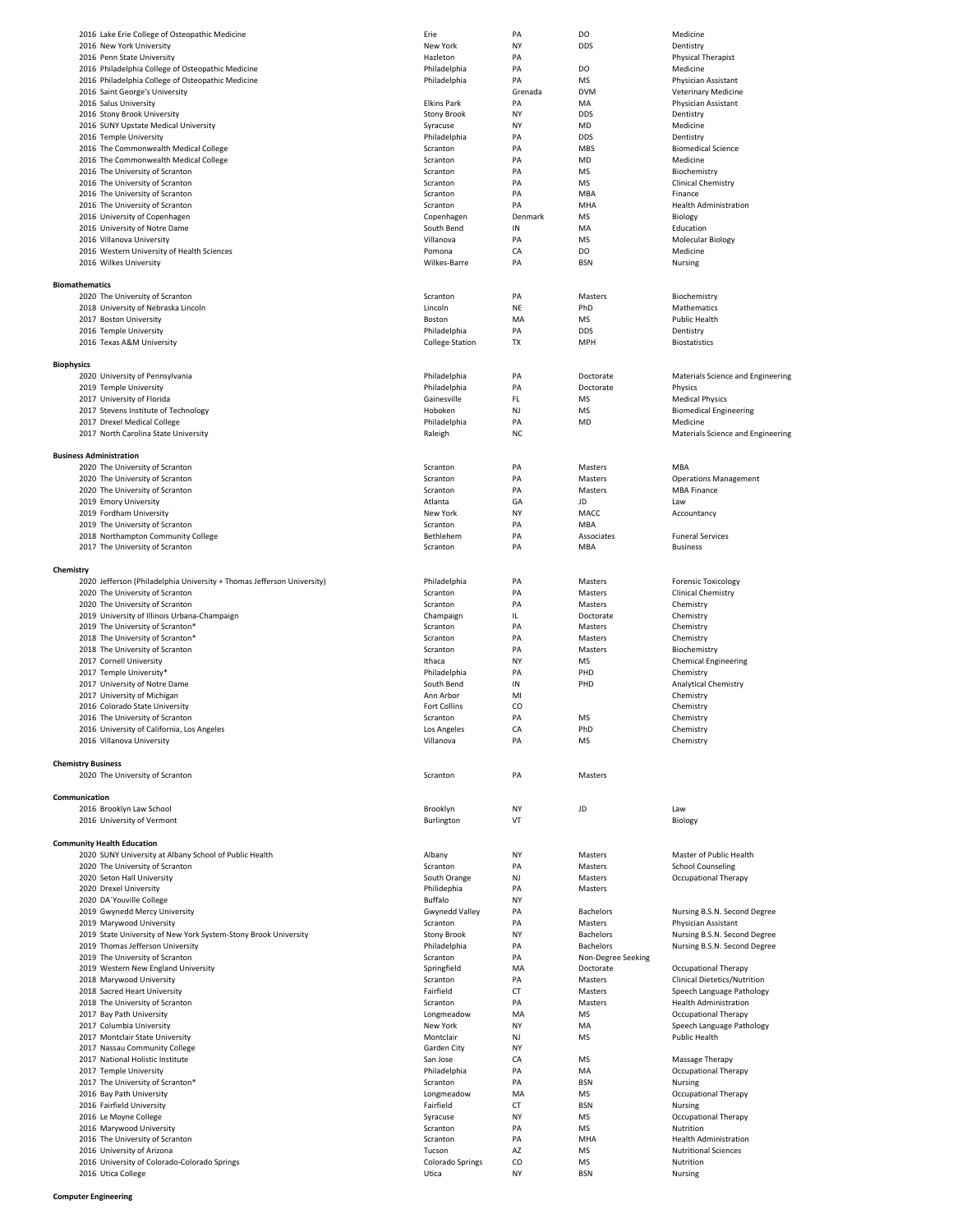| 2020 The University of Scranton                                         | Scranton               | PA        | Masters       |                                                 |
|-------------------------------------------------------------------------|------------------------|-----------|---------------|-------------------------------------------------|
| 2020 State University of New York System-Binghamton                     | Vestal                 | NY        | Masters       | <b>Electrical And Computer Engineering</b>      |
| 2019 Lehigh University                                                  | Bethlehem              | PA        | Doctorate     | <b>Electrical Engineering</b>                   |
|                                                                         |                        | PA        | Masters       |                                                 |
| 2019 Pennsylvania State University                                      | <b>State College</b>   |           |               | <b>Electrical Engineering</b>                   |
| 2018 Boston University                                                  | Boston                 | MA        | MS            | <b>Electrical And Computer Engineering</b>      |
|                                                                         |                        |           |               |                                                 |
| <b>Computer Information Systems</b>                                     |                        |           |               |                                                 |
| 2019 The University of Scranton*                                        | Scranton               | PA        | Masters       | Software Engineering                            |
|                                                                         |                        |           |               |                                                 |
|                                                                         |                        |           |               |                                                 |
| <b>Computer Science</b>                                                 |                        |           |               |                                                 |
| 2020 The University of Scranton                                         | Scranton               | PA        | Masters       | MBA                                             |
| 2020 The University of Scranton                                         | Scranton               | PA        | Masters       | <b>Software Engineering</b>                     |
| 2019 Drexel University                                                  | Philadelphia           | PA        | MS            | <b>Software Engineering</b>                     |
| 2019 The University of Scranton*                                        | Scranton               | PA        | MS            | <b>Software Engineering</b>                     |
|                                                                         |                        |           |               |                                                 |
| 2018 The University of Scranton*                                        | Scranton               | PA        | MS            | Software Engineering                            |
| 2017 The University of Scranton                                         | Scranton               | PA        | MS            | <b>Software Engineering</b>                     |
| 2016 The University of Scranton                                         | Scranton               | PA        | MS            | <b>Software Engineering</b>                     |
|                                                                         |                        |           |               |                                                 |
| <b>Counseling and Human Services</b>                                    |                        |           |               |                                                 |
| 2020 Southern Connecticut State University                              | New Haven              | <b>CT</b> |               | <b>School Counseling</b>                        |
|                                                                         |                        |           |               |                                                 |
| 2020 The University of Scranton                                         | Scranton               | PA        | Masters       | <b>School Counseling</b>                        |
| 2020 The University of Scranton*                                        | Scranton               | PA        | Masters       | Clinical Mental Health                          |
| 2020 Hofstra University                                                 | Hempstead              | NY        | Masters       | <b>Rehabilitation Counseling</b>                |
| 2020 Montclair State University                                         | Montclair              | NJ        | Masters       | <b>School Counseling</b>                        |
| 2020 Immaculatta University                                             | Malvern                | PA        | Masters       | Clinical Mental Health Counseling               |
| 2020 Rutgers University Newark                                          | Newark                 | NJ        | Masters       | Social Work                                     |
|                                                                         |                        |           |               |                                                 |
| 2020 Boston University                                                  | Boston                 | MA        | Masters       | Mental Health Counseling & Behvioral Medicine   |
| 2020 Assumption College                                                 | Worcester              | MA        | Masters       | <b>Rehabilitation Counseling</b>                |
| 2020 Hofstra University                                                 | Hempstead              | NY        | Masters       | <b>Clinical Mental</b>                          |
| 2020 Monmouth University                                                | Wrightown              | NJ        | Masters       | Mental Health                                   |
| 2020 The University of Scranton                                         | Scranton               | PA        | Masters       | Counseling                                      |
| 2019 Columbia University                                                | New York               | NY        | Masters       | Social Work                                     |
|                                                                         | Madison                | NJ        |               | Clinical Mental Health Counseling               |
| 2019 Fairleigh Dickinson University                                     |                        |           | Masters       |                                                 |
| 2019 Fordham University                                                 | New York               | NY        | Masters       | Social Work                                     |
| 2019 Marywood University                                                | Scranton               | PA        | Masters       | Social Work                                     |
| 2019 Montclair University*                                              | Montclair              | NJ        | Masters       | Clinical Mental Health Counseling               |
| 2019 Rutgers University-New Brunswick                                   | New Brunswick          | NJ        | Masters       | Social Work                                     |
| 2019 State University of New York System-College at New Paltz           | New Paltz              | NY        | Masters       | <b>School Counseling</b>                        |
|                                                                         |                        |           |               |                                                 |
| 2019 Towson University                                                  | Towson                 | MD        | Masters       | Child Life, Administration & Family             |
| 2019 University of New Haven                                            | New Haven              | CT        | Masters       | <b>Business Adminstration</b>                   |
| 2019 The University of Scranton*                                        | Scranton               | PA        | Masters       | Clinical Mental Health Counseling               |
| 2019 The University of Scranton*                                        | Scranton               | PA        | Masters       | <b>Rehabilitation Counseling</b>                |
| 2019 The University of Scranton*                                        | Scranton               | PA        | Masters       | <b>School Counseling</b>                        |
|                                                                         | Boston                 | MA        |               | Child Life and Family Centered Care             |
| 2018 Boston University                                                  |                        |           | Masters       |                                                 |
| 2018 Canisius College                                                   | <b>Buffalo</b>         | <b>NY</b> | Masters       | Higher Education and Students Affairs           |
| 2018 Loyola University New Orleans                                      | New Orleans            | LA        | Doctorate     | <b>ID</b>                                       |
| 2018 Mills College                                                      | San Francisco          | CA        | Masters       | <b>Business Adminstration and Public Policy</b> |
| 2018 Montclair State University                                         | Montclair              | NJ        | Masters       | <b>School Counseling</b>                        |
| 2018 New York Institute of Technology                                   | Old Westbury           | NY        | Masters       | <b>School Counseling</b>                        |
|                                                                         |                        | NY        |               |                                                 |
| 2018 Saint John's University                                            | Queens                 |           | Masters       | Clinical Mental Health Counseling               |
| 2018 Temple University*                                                 | Philadelphia           | PA        | Masters       | Social Work                                     |
|                                                                         |                        |           |               |                                                 |
| 2018 The University of Scranton*                                        | Scranton               | PA        | Masters       | Clinical Mental Health Counseling               |
|                                                                         |                        |           |               |                                                 |
| 2018 The University of Scranton                                         | Scranton               | PA        | Masters       | <b>Rehabilitation Counseling</b>                |
| 2018 The University of Scranton*                                        | Scranton               | PA        | Masters       | <b>School Counseling</b>                        |
| 2018 West Chester University                                            | <b>West Chester</b>    | PA        | Masters       | Counseling                                      |
| 2017 Adelphi University                                                 | Garden City            | NY        | MA            | <b>Mental Health Counseling</b>                 |
| 2017 Columbia University                                                | New York               | NY        | MS            | Social Work                                     |
| 2017 Fairleigh Dickinson University                                     | Madison                | NJ        | MA            | Clinical Mental Health Counseling               |
|                                                                         |                        |           |               |                                                 |
| 2017 Immaculata University                                              | Malvern                | PA        |               | Psychology                                      |
| 2017 Immaculata University                                              | Malvern                | PA        | MA            | Clinical Mental Health                          |
| 2017 Kutztown University                                                | Allentown              | PA        | MS            | <b>School Counseling</b>                        |
| 2017 Loyola University New Orleans                                      | New Orleans            | LA        | MS            | Clinical Mental Health Counseling               |
| 2017 Marywood University                                                | Scranton               | PA        | MS            | Social Work                                     |
| 2017 Montclair State University                                         | Montclair              | NJ        | MA            | <b>Early Education</b>                          |
| 2017 New York Institute of Technology                                   | Old Westbury           | NY        | MS            | <b>School Counseling</b>                        |
|                                                                         |                        |           |               |                                                 |
| 2017 Temple University                                                  | Philadelphia           | PA        | MS            | Social Work                                     |
| 2017 The University of Scranton*                                        | Scranton               | PA        | MS            | Clinical Mental Health Counseling               |
| 2017 The University of Scranton                                         | Scranton               | PA        | MS            | <b>Rehabilitation Counseling</b>                |
| 2017 The University of Scranton*                                        | Scranton               | PA        | MS            | <b>School Counseling</b>                        |
| 2017 Thomas Jefferson University                                        | Philadelphia           | PA        | MA            | Family Therapy and Sex Therapy                  |
| 2017 University of Edinburgh                                            | Edinburgh              | Scotland  | MS            | Counselling                                     |
|                                                                         | West Chester           | PA        | MS            | <b>Clinical Mental Health Counseling</b>        |
| 2017 West Chester University of Pennsylvania                            |                        |           |               |                                                 |
| 2017 West Chester University of Pennsylvania                            | <b>West Chester</b>    | PA        | MA            | <b>School Counseling</b>                        |
| 2016 Brooklyn College                                                   | Brooklyn               | NY        | MS            | <b>School Counseling</b>                        |
| 2016 Central Connecticut State University                               | New Britain            | CT        | MS            | <b>Rehabilitation Counseling</b>                |
| 2016 Columbia University*                                               | New York               | NY        | <b>MSW</b>    | Social Work                                     |
| 2016 Duquesne University                                                | Pittsburgh             | PA        | MS            | Clinical Mental Health Counseling               |
| 2016 Fordham University                                                 | Bronx                  | NY        | MS            | Clinical Mental Health Counseling               |
|                                                                         | Manhattan              | NY        | <b>MSW</b>    | Social Work                                     |
| 2016 Fordham University at Lincoln Center                               |                        |           |               |                                                 |
| 2016 George Washington University                                       | Washington             | DC        | MS            | Early Childhood Education                       |
| 2016 Loyola University Chicago                                          | Chicaho                | IL        | <b>MSW</b>    | Social Work                                     |
| 2016 Monmouth University                                                | West Long Branch       | NJ        | <b>MSW</b>    | Social Work                                     |
| 2016 Rutgers University                                                 | New Brunswick          | NJ        | <b>MSW</b>    | Social Work                                     |
| 2016 Seattle University                                                 | Seattle                | WA        | MAEd          | <b>Clinical Mental Health</b>                   |
|                                                                         |                        |           |               |                                                 |
| 2016 The University of Scranton                                         | Scranton               | PA        | MS            | Clinical Mental Health Counseling               |
| 2016 The University of Scranton                                         | Scranton               | PA        | MS            | <b>Rehabilitation Counseling</b>                |
| 2016 The University of Scranton                                         | Scranton               | PA        | MS            | <b>School Counseling</b>                        |
| 2016 Towson University                                                  | Towson                 | MD        | MS            | Child Life, Administration & Family             |
| 2016 University of Maryland                                             | Baltimore              | MD        | <b>MSW</b>    | Social Work                                     |
|                                                                         |                        |           |               |                                                 |
| 2016 Villanova University                                               | Villanova              | PA        | MS            | Clinical Mental Health Counseling               |
| 2016 Yeshiva University                                                 | Bronx                  | NY        | PsyD          | <b>Clinical Psychology</b>                      |
|                                                                         |                        |           |               |                                                 |
| <b>Criminal Justice</b>                                                 |                        |           |               |                                                 |
| 2020 John Jay College of Criminal Justice                               | New York City          | NY        | Masters       | <b>Forensic Mental Health Counseling</b>        |
| 2020 Marywood University                                                | Scranton               | PA        | Masters       | <b>Criminal Justice</b>                         |
|                                                                         |                        |           |               |                                                 |
| 2020 The University of Scranton                                         | Scranton               | PA        | Masters       | <b>Health Administration</b>                    |
| 2020 American University of Rome                                        | Rome                   | Italy     | Masters       | Peace Studies and Conflict Resolution           |
| 2019 George Washington University                                       | Washington             | DC        | JD            | Law                                             |
| 2019 Rutgers University                                                 | Newark                 | NJ        | JD            | Law                                             |
| 2019 The University of Scranton                                         | Scranton               | PA        | MBA           | Accounting                                      |
|                                                                         |                        |           |               |                                                 |
| 2018 The University of Scranton                                         | Scranton               | PA        | Masters       | Theology                                        |
| 2018 West Chester University of Pennsylvania<br>2017 Suffolk University | West Chester<br>Boston | PA<br>MA  | Masters<br>JD | <b>Criminal Justice</b><br>Law                  |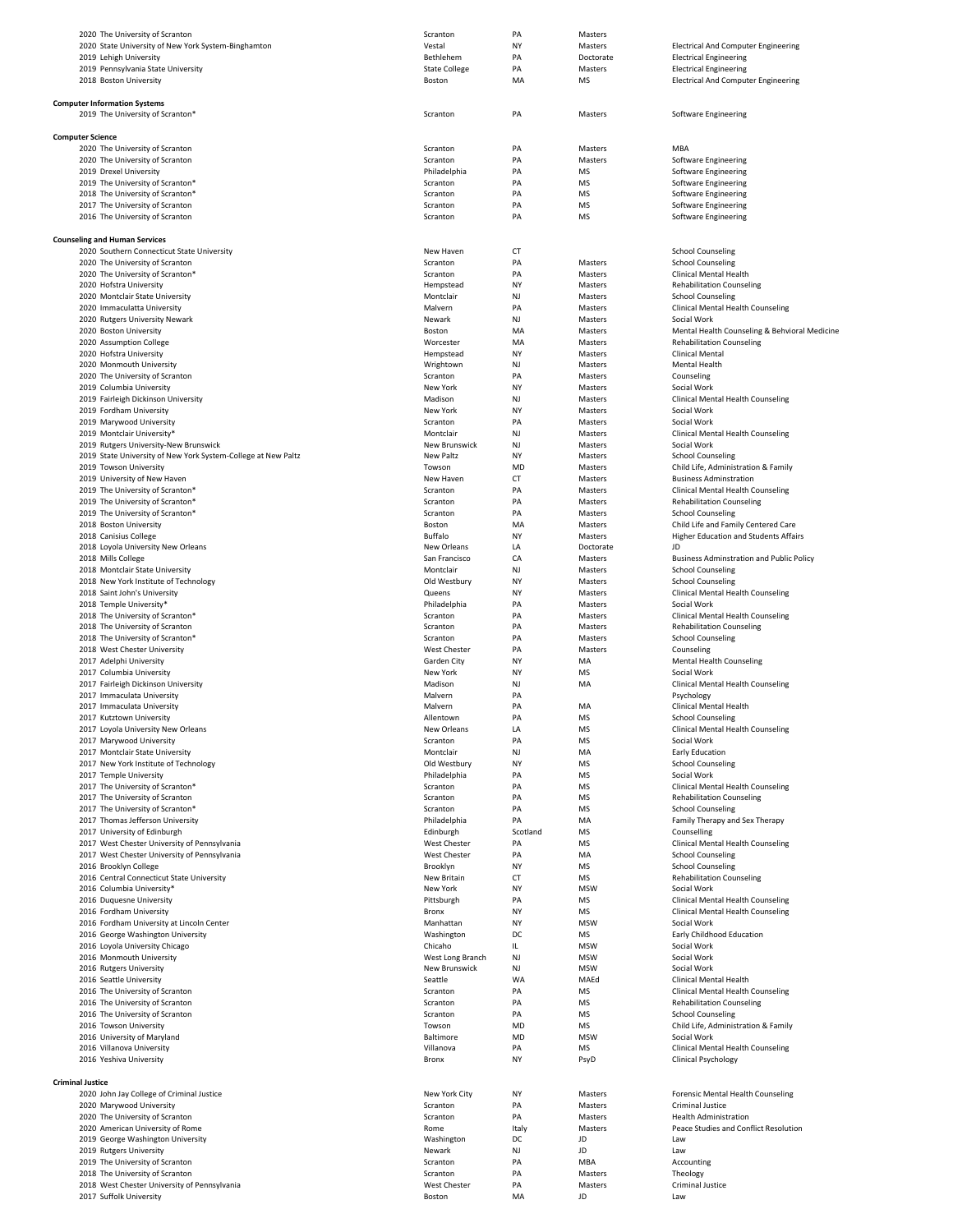| 2017 The University of York                                            | York                     | England        | MA                     | Global Crime and Justice                          |
|------------------------------------------------------------------------|--------------------------|----------------|------------------------|---------------------------------------------------|
| 2017 John Jay                                                          | New York                 | NY             | MS                     | International Crime and Justice                   |
| 2017 University of Baltimore                                           | Baltimore                | MD             | JD                     | Law                                               |
| 2017 The Catholic University of America                                | Washington               | DC             | JD                     | Law                                               |
| 2016 Marymount University                                              | Arlington                | VA             | MS                     | Cybersecurity                                     |
| 2016 Quinnipiac University                                             | Hamden                   | CT             | JD                     | Law                                               |
| 2016 Rutgers University                                                | Camden                   | NJ             | JD                     | Law                                               |
| 2016 Touro Law Center                                                  | Central Islip            | NY             | JD                     | Law                                               |
|                                                                        |                          |                |                        |                                                   |
| <b>Early and Primary Teacher Education</b>                             |                          |                |                        |                                                   |
| 2020 The University of Scranton*                                       | Scranton                 | PA             | Masters                | <b>Special Education</b>                          |
| 2019 Boston University                                                 | Boston                   | MA             | Masters                | Special Education and Teaching                    |
| 2019 University of Pittsburgh                                          | Pittsburgh               | PA             | Masters                | <b>Vision Studies</b>                             |
| 2019 The University of Scranton*                                       | Scranton                 | PA             | Masters                | Special Education                                 |
| 2018 Mercy College                                                     | Dobbs Ferry              | NY             | Masters                | Speech Language Pathology                         |
| 2018 Saint Joseph's University                                         | Philadelphia             | PA             | Masters                | Post Baccalaureate Program In Secondary Education |
| 2018 Temple University                                                 | Philadelphia             | PA             | Masters                | Special Education                                 |
| 2018 The University of Scranton                                        | Scranton                 | PA             | Masters                | <b>School Counseling</b>                          |
| 2018 The University of Scranton*                                       | Scranton                 | PA             | Masters                | Special Education                                 |
| 2017 CUNY Hunter College                                               | New York                 | NY             | MS                     | Education                                         |
| 2017 Long Island University                                            | Brookville               | ΝY             | MA                     | Literacy: Birth-Grade 6                           |
| 2017 Manhattanville College                                            | Purchase                 | NY             | MS                     | Education                                         |
| 2017 Saint Joseph's University                                         | Philadelphia             | PA             | MS                     | Special Education                                 |
| 2017 St. John's University                                             | Queens                   | NY             | MA                     | <b>Students with Disabilities</b>                 |
| 2017 SUNY University at Albany                                         | Albany                   | NY             | MS                     | Curriculum Development & Instructional Technology |
| 2017 The University of Scranton*                                       | Scranton                 | PA             | MS                     | Special Education                                 |
| 2017 Wagner College                                                    | Staten Island            | NY             | MS                     | Education                                         |
| 2016 Manhattanville College                                            | Purchase                 | NY             | MS                     | Education - Literacy                              |
| 2016 The University of Scranton*                                       | Scranton                 | PA             | MS                     | Special Education                                 |
|                                                                        |                          |                |                        |                                                   |
| <b>Economics</b>                                                       |                          |                |                        |                                                   |
| 2020 The University of Scranton                                        | Scranton                 | PA             | Masters                | MBA                                               |
| 2017 Boston College Law School                                         | Boston                   | MA             | JD                     | Law                                               |
| 2016 Drexel University                                                 | Philadelphia             | PA             | MS                     | Economics                                         |
|                                                                        |                          |                |                        |                                                   |
| <b>Electrical Engineering</b>                                          |                          |                |                        |                                                   |
| 2020 Pennsylvania State University                                     | <b>State College</b>     | PA             | Masters                | <b>Electrical Engineering</b>                     |
| 2019 John Marshall Law School                                          | Chicago                  | IL.            | JD                     | Law                                               |
| <b>Electronic Commerce</b>                                             |                          |                |                        |                                                   |
| 2018 Fordham University                                                | New York                 | NY             | Masters                | Data Analytics                                    |
|                                                                        |                          |                |                        |                                                   |
| <b>English</b>                                                         |                          |                |                        |                                                   |
| 2020 Columbia Publishing Course                                        | New York City            | NY             | Certificate            | Digital Publishing                                |
| 2018 Pace University                                                   | New York                 | NY             | Masters                | Publishing                                        |
| 2017 Brooklyn College                                                  | Scranton                 | PA             | MS                     | Human Resources                                   |
| 2017 The New School                                                    | New York                 | PA             | MA                     | <b>Fiction MFA</b>                                |
| 2017 The University of Strathclyde                                     | Glasgow                  | United Kingdom | MA                     | <b>Creative Writing</b>                           |
| 2017 Brooklyn College                                                  | Brooklyn                 | NY             | MA                     | English Lit                                       |
| 2017 Liberty University                                                | Lynchburg                | VA             | MS                     | <b>Biomedical Sciences</b>                        |
|                                                                        |                          |                |                        |                                                   |
| 2018 The University of Scranton<br><b>Environmental Science</b>        | Scranton                 | PA             | MBA                    | Marketing                                         |
| 2020 American University                                               | Washington               | DC             | Masters                | Chemistry                                         |
| 2019 Reyjkavik University                                              | Reyjkavik                | Iceland        | Masters                | Sustainable Energy Science                        |
| 2016 University of Delaware                                            | Newark                   | DE             |                        | Water Science and Policy                          |
| <b>Exercise Science</b>                                                |                          |                |                        |                                                   |
| 2020 Jefferson (Philadelphia University + Thomas Jefferson University) | Philadelphia             | PA             | Masters                | Physician                                         |
| 2020 The University of Scranton*                                       | Scranton                 | PA             | Doctorate              | Physical Therapy                                  |
| 2020 Temple University                                                 | Philadelphia             | PA             | Doctorate              | Physical Therapy                                  |
| 2020 University of South Florida                                       | Tampa                    | FL             | Masters                | <b>Exercise Science</b>                           |
| 2020 The University of Scranton                                        | Scranton                 | PA             | Masters                | MBA                                               |
| 2020 Stony Brook University                                            | <b>Stony Brook</b>       | NY             | Doctorate              | Physical Therapy                                  |
| 2020 University of Maryland Eastern Shore                              | Princess Anne            | MD             | Doctorate              | Physical Therapy                                  |
| 2020 Messiah University                                                | Mechanicsburg            | PA             | Doctorate              | Physical Therapy                                  |
| 2020 Seton Hall University                                             | South Orange             | NJ             | Doctorate              | Physical Therapy                                  |
| 2020 CUNY College of Staten Island                                     | Staten Island            | NY             | Doctorate              | Physical Therapy                                  |
| 2020 Washington University in Saint Louis                              | St. Louis                | MO             | Doctorate              | Physical Therapy                                  |
| 2020 Columbia University                                               | New York City            | ΝY             | Doctorate              | Physical Therapy                                  |
| 2020 Wilkes University                                                 | Wilkes-Barre             | PA             | Masters                | Nursing                                           |
| 2020 The University of Scranton                                        | Scranton                 | PA             | Masters                | Theology                                          |
| 2020 Arcadia University                                                | Glenside                 | PA             | Physical Therapy       |                                                   |
| 2020 Marywood University                                               | Scranton                 | PA             | Dietetics              |                                                   |
| 2020 Hofstra University                                                | Hempstead                | NY             | Sports Science         |                                                   |
| 2020 Long Island University: Brooklyn Campus                           | New York City            | NY             | Doctorate              | Physical Therapy                                  |
| 2020 Touro College                                                     | New York City            | ΝY             | Doctorate              | Physical Therapy                                  |
| 2020 The University of Scranton                                        | Scranton                 | PA             | Masters                | Software Engineering                              |
| 2020 Dominican College                                                 | Blauvelt                 | NY             | Doctorate              | Physical Therapy                                  |
| 2020 Columbia University                                               | New York City            | NY             | Doctorate              | Physical Therapy                                  |
| 2020 Arcadia University                                                | Glenside                 | PA             | Doctorate              | Physical Therapy                                  |
| 2020 DeSales University                                                | Center Valley            | PA             | Bachelors              |                                                   |
| 2020 Northern Arizona University                                       | Flagstaff                | AZ             | Doctorate              | Physical Therapy                                  |
| 2020 The University of Scranton                                        | Scranton                 | PA             | Masters                | <b>Clinical Mental Health Counseling</b>          |
| 2019 Baylor University                                                 | Waco                     | TX             | Bachelors              | Nursing B.S.N. Second Degree                      |
| 2019 Center for Allied Health Education                                | New York                 | ΝY             | Certificate            | Radiation Therapy                                 |
| 2019 Drexel University                                                 | Philadelphia             | PA             | Bachelors              | Nursing B.S.N. Second Degree                      |
| 2019 East Carolina University                                          | Greenville               | NC             | Doctorate              | Physiology                                        |
| 2019 High Point University                                             | <b>High Point</b>        | NC             | Masters                | <b>Athletic Training</b>                          |
| 2019 Hunter College                                                    | New York                 | NY             | Doctorate              | Physical Therapy                                  |
| 2019 Lackawanna College                                                | Scranton                 | PA             | Associates             | Physical Therapy Assistant                        |
| 2019 Medical Sales College                                             | San Diego                | CA             | Non-Degree Seeking     |                                                   |
| 2019 Rutgers University                                                | Newark                   | NJ             | Doctorate              | Physical Therapy                                  |
| 2019 Sacred Heart University                                           | Fairfield                | CT             | Doctorate              | Physical Therapy                                  |
| 2019 Seton Hall University<br>2019 Shenandoah University               | Nutley<br>Winchester     | NJ<br>VA       | Doctorate<br>Doctorate | Physical Therapy<br>Physical Therapy              |
| 2019 South College                                                     | Atlanta                  | GA             | Masters                | Physician Assistant                               |
| 2019 State University of New York System-Downstate Medical Center      | New York                 | NY             | Doctorate              | Physical Therapy                                  |
| 2019 State University of New York System-Stony Brook University        | Stony Brook              | NY             | Doctorate              | Physical Therapy                                  |
|                                                                        |                          |                |                        |                                                   |
| 2019 Syracuse University<br>2019 Temple University                     | Syracuse<br>Philadelphia | NY<br>PA       | Masters<br>Doctorate   | Speech Language Pathology<br>Physical Therapy     |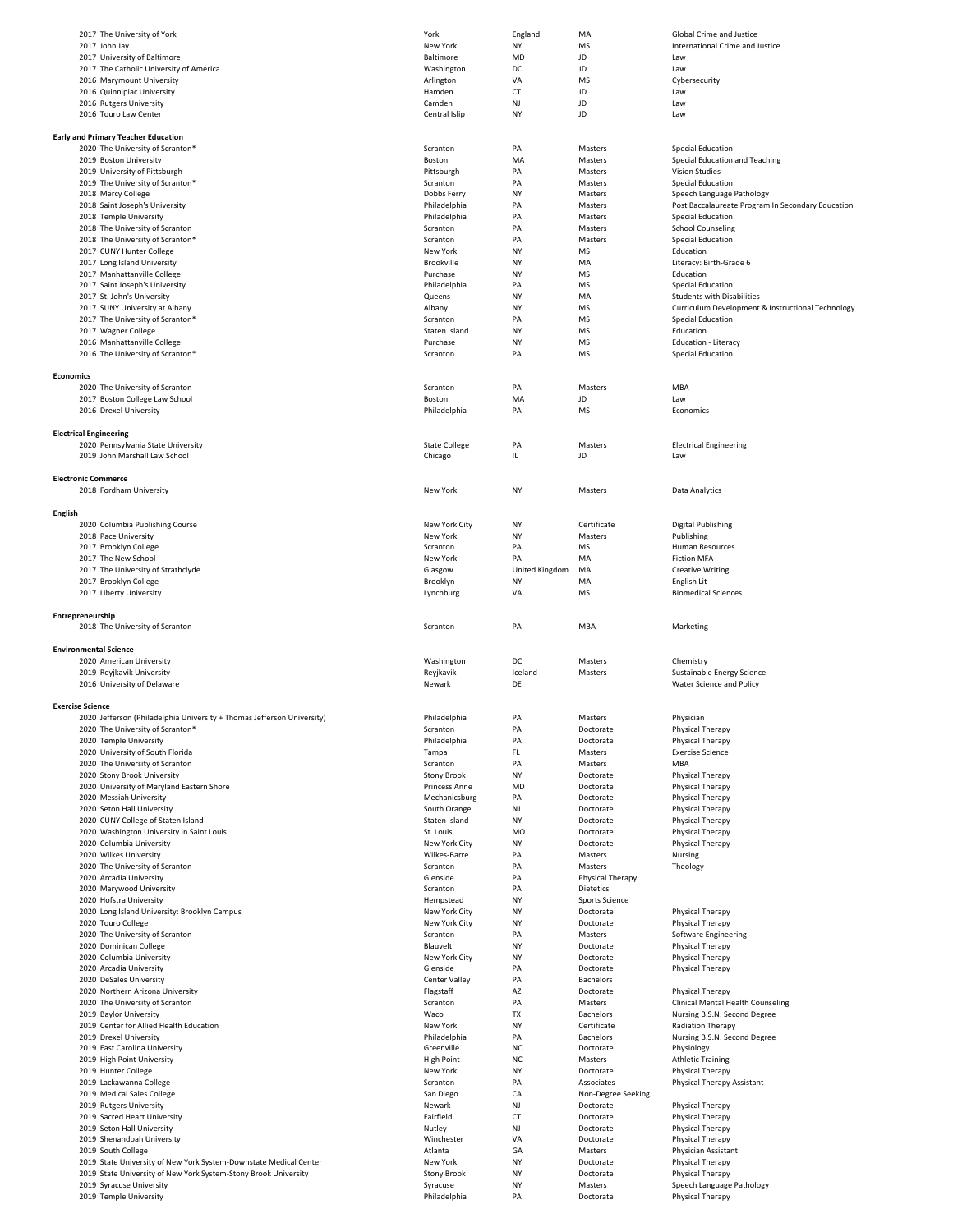|                              | 2019 Thomas Jefferson University*                                    | Philadelphia         | PA       | Doctorate          | Physical Therapy                             |
|------------------------------|----------------------------------------------------------------------|----------------------|----------|--------------------|----------------------------------------------|
|                              | 2019 University of Delaware*                                         | Newark               | DE       | Doctorate          | Physical Therapy                             |
|                              | 2019 University of Maryland-Baltimore                                | Baltimore            | MD       | Doctorate          | Physical Therapy                             |
|                              | 2019 The University of Scranton*                                     | Scranton             | PA       | Doctorate          | Physical Therapy                             |
|                              | 2018 Baylor University                                               | Waco                 | TX       | Doctorate          | Physical Therapy                             |
|                              | 2018 Columbia University                                             | New York             | ΝY       | Masters            | <b>Applied Physiology</b>                    |
|                              | 2018 DeSales University                                              | Cneter Valley        | PA       | Doctorate          | Physical Therapy                             |
|                              | 2018 Holy Family University                                          | Philadelphia         | PA       | <b>Bachelors</b>   | Nursing B.S.N. Second Degree                 |
|                              | 2018 Kean University                                                 | Union Township       | PA       | Masters            | <b>Exercise Science</b>                      |
|                              | 2018 Lipscomb University                                             | Nashville            | TN       | Masters            | <b>Exercise and Nutrition Science</b>        |
|                              | 2018 Long Island University                                          | New York             | NY       | Doctorate          | Physical Therapy                             |
|                              | 2018 Marywood University*                                            | Scranton             | PA       | Masters            | Physician Assistant                          |
|                              | 2018 Marywood University                                             | Scranton             | PA       | Masters            | Nutrition                                    |
|                              | 2018 Montclair State University                                      | Montclair            | NJ       | Masters            | <b>Exercise Science</b>                      |
|                              | 2018 Queens College                                                  | Flushing             | NY       | Masters            | <b>Exercise Science</b>                      |
|                              | 2018 Rutgers University Newark                                       | Newark               | NJ       | Doctorate          | Physical Therapy                             |
|                              | 2018 Sacred Heart University                                         | Fairfield            | CT       | Doctorate          | Physical Therapy                             |
|                              | 2018 Temple University*                                              | Philadelphia         | PA       | Doctorate          | <b>Physical Therapy</b>                      |
|                              | 2018 The Medical University of South Carolina                        | Charleston           | SC       | Doctorate          | Medicine                                     |
|                              | 2018 The University of Scranton*                                     | Scranton             | PA       | Doctorate          | Physical Therapy                             |
|                              | 2018 University of Connecticut                                       | Mansfield            | CT       | Masters            | Philosophy                                   |
|                              | 2018 University of Maryland Baltimore                                | Baltimore            | MD       | Doctorate          | Physical Therapy                             |
|                              | 2018 University of Miami                                             | <b>Coral Gables</b>  | FL       | Doctorate          | Physical Therapy                             |
|                              | 2018 University of St. Augustine for Health Sciences                 | <b>Coral Gables</b>  | FL       | Doctorate          | Physical Therapy                             |
|                              | 2017 Brookdale Community College                                     | Lincroft             | NJ       |                    |                                              |
|                              | 2017 County College of Morris                                        | Randolph             | NJ       |                    |                                              |
|                              | 2017 DeSales University                                              | Center Valley        | PA       | DPT                | Physical Therapy                             |
|                              | 2017 Drexel University*                                              | Philadelphia         | PA       | DPT                | Physical Therapy                             |
|                              | 2017 Gwynedd Mercy University                                        | Gwynedd Valley       | PA       |                    | <b>Accelerated BSN</b>                       |
|                              | 2017 Murphy Deming College of Health Sciences                        | Staunton             | VA       | PHD                | Occupational Therapy                         |
|                              | 2017 Nova Southeastern University                                    | Fort Lauderdale      | FL       | DPT                | Physical Therapy                             |
|                              | 2017 Rutgers University                                              | Newark               | NJ       | DPT                | <b>Physical Therapy</b>                      |
|                              | 2017 Southeastern Louisiana University                               | Hammond              | LA       | MA                 | Kinesiology                                  |
|                              | 2017 The University of Scranton*                                     | Scranton             | PA       | DPT                | Physical Therapy                             |
|                              | 2017 University of Delaware                                          | Newark               | DE       | DPT                | Physical Therapy                             |
|                              | 2017 University of Miami                                             | <b>Coral Gables</b>  | FL       | DPT                | Physical therapy                             |
|                              | 2017 University of the Incarnate Word                                | San Antonio          | TX       | DPT                | Physical Therapy                             |
|                              | 2016 Arcadia University                                              | Glenside             | PA       | DPT                | Physical Therapy                             |
|                              | 2016 DeSales University                                              | Center Valley        | PA       | DPT                | Physical Therapy                             |
|                              | 2016 Long Island University                                          | Brooklyn             | NY       | MS                 | <b>Exercise Science</b>                      |
|                              | 2016 Marywood University                                             | Scranton             | PA       | MS                 | Nutrition                                    |
|                              | 2016 Mercy College                                                   | Ferry                | NY       | DPT                | Physical Therapy                             |
|                              | 2016 Midwestern University                                           | Glendale             | AZ       | DPT                | Physical Therapy                             |
|                              | 2016 New York Institute of Technology                                | Old Westbury         | NY       | DPT                | Physical Therapy                             |
|                              | 2016 New York University                                             | New York             | NY       | MHA                | Health Policy and Healthcare Administration  |
|                              | 2016 Rutgers University*                                             | Newark               | NJ       | DPT                | Physical Therapy                             |
|                              | 2016 Salus University                                                | <b>Elkins Park</b>   | PA       | OD                 | Optometry                                    |
|                              | 2016 Seton Hall University                                           | East Orange          | NJ       | <b>MS</b>          | <b>Athletic Training</b>                     |
|                              | 2016 Stony Brook University                                          | <b>Stony Brook</b>   | NY       | DPT                | Physical Therapy                             |
|                              | 2016 The University of Scranton                                      | Scranton             | PA       | MHA                | <b>Health Administration</b>                 |
|                              | 2016 The University of Scranton*                                     | Scranton             | PA       | DPT                | Physical Therapy                             |
|                              | 2016 Thomas Jefferson University                                     | Philadelphia         | PA       | <b>MSN</b>         | Nursing                                      |
|                              | 2016 Thomas Jefferson University*                                    | Philadelphia         | PA       | DPT                | Physical Therapy                             |
|                              |                                                                      |                      |          |                    | Physical Therapy                             |
|                              | 2016 University of Iowa                                              | Iowa City            | ΙA       | DPT                |                                              |
|                              | 2016 University of Mississippi                                       | Oxford               | MS       | MS                 | <b>Exercise Science</b>                      |
|                              | 2016 University of the Sciences                                      | Philadelphia         | PA       | DPT                | Physical Therapy                             |
|                              |                                                                      |                      |          |                    |                                              |
| <b>Finance</b>               |                                                                      |                      |          |                    |                                              |
|                              | 2020 Widener University                                              | Chester              | PA       | Masters            | MBA                                          |
|                              | 2020 The University of Scranton                                      | Scranton             | PA       | Masters            | Finance                                      |
|                              | 2020 The University of Scranton                                      | Scranton             | PA       | Masters            | MBA                                          |
|                              | 2020 The University of Scranton                                      | Scranton             | PA       | Masters            |                                              |
|                              | 2020 Northumbria University                                          | Newcastle            | England  | Masters            | Finance                                      |
|                              | 2019 The University of Scranton*                                     | Scranton             | PA       | Masters            | MBA                                          |
|                              | 2018 The University of Scranton*                                     | Scranton             | PA       | <b>MSF</b>         | Finance                                      |
|                              | 2018 The University of Scranton*                                     | Scranton             | PA       | Masters            | MBA                                          |
|                              | 2018 University of St Andrews                                        | <b>St Andrews</b>    | Scotland | Masters            | <b>Banking and Finance</b>                   |
|                              | 2018 Villanova University                                            | Villanova            | PA       | Doctorate          | Law                                          |
|                              | 2017 The University of Scranton                                      | Scranton             | PA       | MAcc               | Accountancy                                  |
|                              | 2017 The University of Scranton                                      | Scranton             | PA       | MBA                | Accounting                                   |
|                              | 2017 The University of Scranton                                      | Scranton             | PA       | MBA                | Finance                                      |
|                              | 2016 The University of Scranton                                      | Scranton             | PA       | MBA                | Finance                                      |
|                              |                                                                      |                      |          |                    |                                              |
| <b>Forensic Chemistry</b>    |                                                                      |                      |          |                    |                                              |
|                              | 2020 The University of Scranton*                                     | Scranton             | PA       | Masters            | Chemistry                                    |
|                              | 2018 University of Albany                                            | Albany               | NY       | Masters            | Chemistry                                    |
|                              | 2016 Cedar Crest College                                             | Allentown            | PA       | MS                 | Chemistry                                    |
|                              |                                                                      |                      |          |                    |                                              |
| <b>Health Administration</b> |                                                                      |                      |          |                    |                                              |
|                              | 2020 The University of Scranton                                      | Scranton             | PA       | Masters            | Health/Health Care Administration/Management |
|                              | 2020 The University of Scranton*                                     | Scranton             | PA       | Masters            | <b>Health Administration</b>                 |
|                              | 2020 Seton Hall University                                           | Scranton             | PA       | Masters            | Masters                                      |
|                              | 2019 Rutgers University-New Brunswick                                | New Brunswick        | NJ       | Masters            | <b>Health Administration</b>                 |
|                              | 2019 Saint Joseph's University                                       | Philadelphia         | PA       | Masters            | <b>Health Administration</b>                 |
|                              | 2019 The University of Scranton*                                     | Scranton             | PA       | Masters            | <b>Health Administration</b>                 |
|                              | 2018 Hofstra University                                              | Uniondale            | NY       | Masters            | Special Education                            |
|                              | 2018 NewCastle University                                            | Newcastle            | England  | Masters            | Global Human Resource Management             |
|                              | 2018 The University of Scranton*                                     | Scranton             | PA       | Masters            | <b>Health Administration</b>                 |
|                              | 2018 University of Minnesota Twin Cities                             | Minneapolis          | MN       | Masters            | <b>Health Administration</b>                 |
|                              | 2018 William Paterson University                                     | Wayne                | NJ       | Masters            | MBA                                          |
|                              | 2017 Northampton Community College                                   | Bethlehem            | PA       |                    |                                              |
|                              | 2017 Rutgers University                                              | Camden               | NJ       | <b>MSN</b>         | <b>Accelerated Nursing School</b>            |
|                              | 2017 Seton Hall University                                           | South Orange         | NJ       | MHA                | <b>Health Administration</b>                 |
|                              | 2017 The University of Scranton                                      | Scranton             | PA       | MBA                | <b>Business Accounting</b>                   |
|                              | 2017 The University of Scranton*                                     | Scranton             | PA       | ΜS                 | <b>Health Administration</b>                 |
|                              | 2017 University of Southern California                               | Los Angeles          | СT       | MHA                | <b>Health Administration</b>                 |
|                              | 2016 The University of Scranton*                                     | Scranton             | PA       | MHA                | <b>Health Administration</b>                 |
|                              |                                                                      |                      |          |                    |                                              |
| <b>Health Sciences</b>       |                                                                      |                      |          |                    |                                              |
|                              | 2020 The University of Scranton                                      | Scranton             | PA       | Non-Degree Seeking | Post Bacc Premedical Program                 |
|                              | 2019 The University of Scranton*                                     | Scranton             | PA       | <b>MS</b>          | Occupational Therapy                         |
|                              | 2018 The University of Scranton*<br>2017 The University of Scranton* | Scranton<br>Scranton | PA<br>PA | MS<br>MS           | Occupational Therapy<br>Occupational Therapy |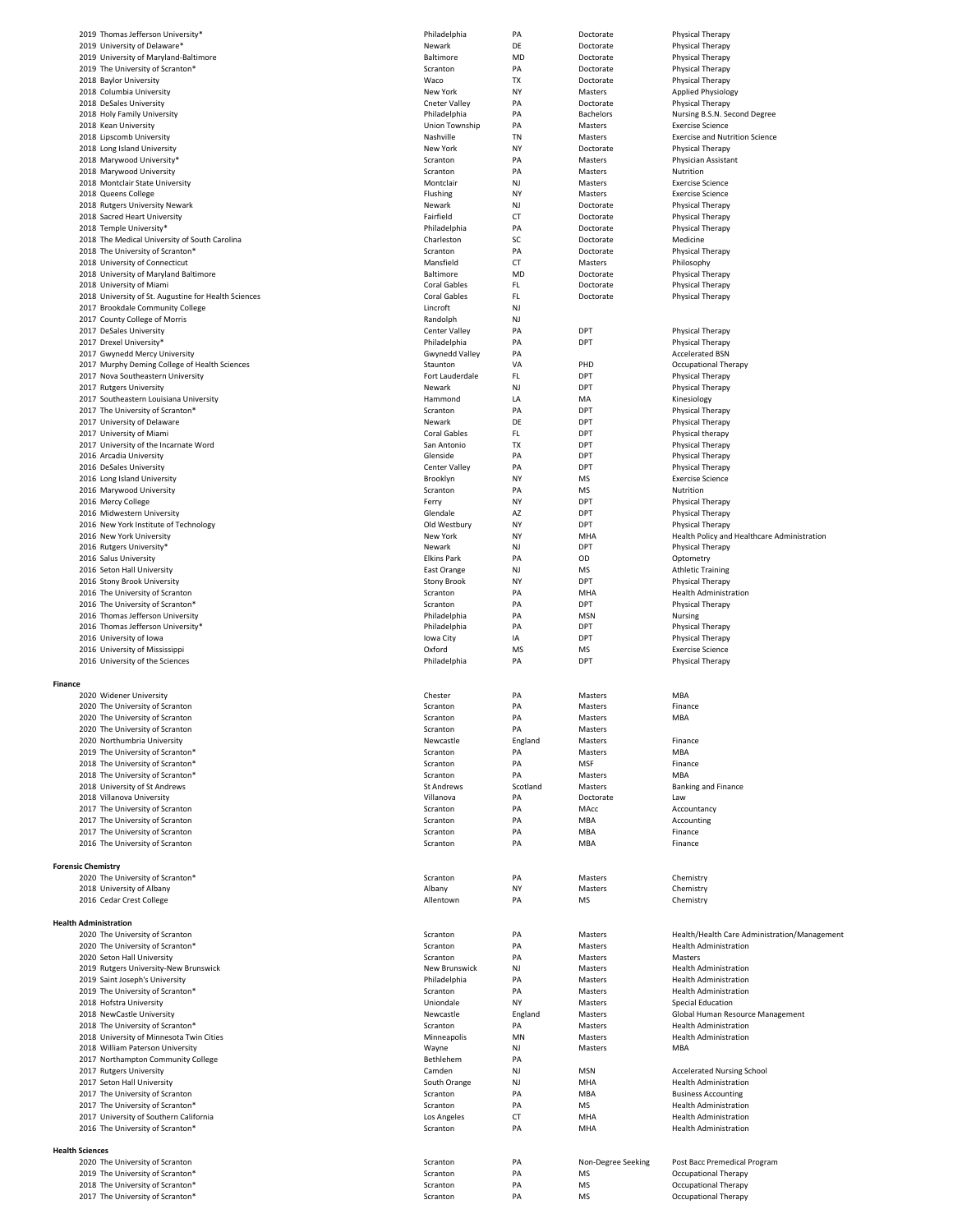| 2016 The University of Scranton <sup>®</sup>                | Scranton                      | PA        | МS                              | Occupational Therapy                                             |
|-------------------------------------------------------------|-------------------------------|-----------|---------------------------------|------------------------------------------------------------------|
|                                                             |                               |           |                                 |                                                                  |
| History                                                     |                               |           |                                 |                                                                  |
| 2020 The University of Scranton<br>2020 Syracuse University | Scranton                      | PA        | Masters                         | Secondary Education                                              |
| 2020 Rutgers University Newark                              | Syracuse                      | NY        | Doctorate                       | Law                                                              |
| 2020 Pennsylvania State University                          | Newark                        | NJ<br>PA  | Doctorate                       | Law                                                              |
| 2020 The Catholic University of America                     | <b>State College</b>          | DC        | Doctorate                       | Law                                                              |
| 2020 The University of Scranton                             | Washington<br>Scranton        | PA        | Doctorate<br>Masters            | Law<br><b>Business Administration</b>                            |
| 2019 University of North Carolina - Charlotte               | Charlotte                     | NC        | Masters                         | <b>History Secondary Education</b>                               |
| 2019 Villanova University                                   | Villanova                     | PA        | JD                              | Law                                                              |
| 2018 Widener University                                     | Wilmington                    | DE        | JD                              | Law                                                              |
| 2018 Montclair State University                             | Montclair                     | NJ        | Certificate                     | <b>Teacher Certification</b>                                     |
| 2018 Nova Southeastern University                           | Fort Lauderdale               | FL        | Doctorate                       | <b>Dental Medicine</b>                                           |
| 2018 Stockton University                                    | Galloway Township             | NJ        | <b>Bachelors</b>                | <b>Educational Studies</b>                                       |
| 2018 The University of Scranton                             | Scranton                      | PA        | Masters                         | Secondary Education                                              |
| 2017 Cornell University                                     | Ithaca                        | NY        | JD                              | Law                                                              |
| 2017 Drexel University                                      | Philadelphia                  | PA        | JD                              | Law                                                              |
| 2017 University of British Columbia                         | Vancouver                     | BC        | MA                              | <b>Archival Studies</b>                                          |
| 2017 Widener Commonwealth School of Law                     | Harrisburg                    | PA<br>DC  | JD<br>MS                        | Law                                                              |
| 2016 American University<br>2016 Rutgers University         | Washington<br>Newark          | NJ        | MS                              | <b>Healthcare Management</b><br>Security/Intelligence            |
|                                                             |                               |           |                                 |                                                                  |
| <b>Human Resource Studies</b>                               |                               |           |                                 |                                                                  |
| 2018 The University of Scranton                             | Scranton                      | PA        | MS                              | <b>Human Resources</b>                                           |
|                                                             |                               |           |                                 |                                                                  |
| <b>International Business</b>                               |                               |           |                                 |                                                                  |
| 2020 Rutgers Business School<br>2017 Monmouth University    | New Brunswick                 | NJ<br>NJ  | Masters<br>MBA                  | <b>Supply Chain Analytics</b><br><b>General MBA</b>              |
| 2017 The University of Scranton                             | Long Branch<br>Scranton       | PA        | MBA                             | <b>International Business</b>                                    |
| 2017 The University of Scranton                             | Scranton                      | PA        | MBA                             | <b>Operations Management</b>                                     |
| 2017 The University of Scranton                             | Scranton                      | PA        | MBA                             |                                                                  |
| 2016 LIM College                                            | New York                      | NY        | <b>MPS</b>                      | <b>Fashion Marketing</b>                                         |
| 2016 Syracuse University                                    | Syracuse                      | NY        | JD                              | Law                                                              |
|                                                             |                               |           |                                 |                                                                  |
| <b>International Studies</b>                                |                               |           |                                 |                                                                  |
| 2020 Rutgers University                                     | New Brunswick                 | NJ        | Masters                         | Social Work                                                      |
| 2019 Gonzaga University                                     | Spokane                       | WA        | JD                              | Law                                                              |
| 2019 Ohio State University                                  | Columbus                      | OH        | Masters                         | Human Resources Management and Services                          |
| 2018 University of North Carolina Chapel Hill               | Chapel Hill                   | NC        | Masters                         | <b>Public Policy</b>                                             |
| Journalism - Electronic Media                               |                               |           |                                 |                                                                  |
| 2020 Texas Tech University                                  | Lubbock                       | TX        | Masters                         | <b>Mass Communication</b>                                        |
| 2020 New York University                                    | New York City                 | NY        | Masters                         | <b>Music Business</b>                                            |
| 2019 The New School                                         | New York                      | NY        | Masters                         | Nonprofit Management                                             |
| 2019 The University of Scranton                             | Scranton                      | PA        | Masters                         | MBA                                                              |
| 2018 Montclair State University                             | Montclair                     | NJ        | Masters                         | Public Relations/Communication                                   |
| 2018 Texas Tech University                                  | Lubbock                       | TX        | Masters                         | Mass Communiction/Media Studies                                  |
|                                                             |                               |           |                                 |                                                                  |
| <b>Liberal Studies</b>                                      |                               |           |                                 |                                                                  |
|                                                             |                               |           |                                 |                                                                  |
| 2020 Savannah College of Art & Design                       | Savannah                      | GA        |                                 |                                                                  |
| 2020 The University of Scranton*                            | Scranton                      | PA        | Masters                         | Nursing                                                          |
| 2020 The University of Scranton                             | Scranton                      | PA        | <b>Bachelors</b>                | Nursing                                                          |
| 2020 The University of Scranton                             | Scranton                      | PA        | Masters                         | <b>Human Resources</b>                                           |
| 2020 Fordham University                                     | New York City                 | NY        | Masters                         | Special Education                                                |
| 2020 University of Bridgeport                               | Bridgeport                    | <b>CT</b> | Masters                         | Global Health                                                    |
| 2019 The University of Scranton*                            | Scranton                      | PA        | Masters                         | Clinical Mental Health Counseling                                |
| 2019 The University of Scranton<br>2018 Lackawanna College  | Scranton                      | PA<br>PA  | <b>Bachelors</b><br>Certificate | Nursing B.S.N. Second Degree                                     |
| 2018 Saint John's University                                | Scranton<br>New York          | NY        | Masters                         | Cardiac Sonography-AAS<br><b>Education and Special Education</b> |
| 2018 The University of Scranton*                            | Scranton                      | PA        | <b>Bachelors</b>                | Nursing B.S.N. Second Degree                                     |
| 2017 College of Mount Saint Vincent                         | Bronx                         | NY        | MBA                             | International Program Service Learning                           |
| 2017 Hofstra University                                     | Hempstead                     | NY        | MS                              | Mental Health and Rehabilitation Counseling                      |
| 2017 St. Johns University                                   | Staten Island                 | NY        | MS                              | <b>Education and Special Education</b>                           |
| 2017 The University of Scranton                             | Scranton                      | PA        | <b>MS</b>                       | <b>Clinical Mental Health Counseling</b>                         |
| 2017 The University of Scranton*                            | Scranton                      | NJ        | MS                              | <b>School Counseling</b>                                         |
| 2016 CURE Center for Ultrasound and Education               | <b>White Plains</b>           | NY        | MS                              |                                                                  |
| 2016 Fordham University                                     | New York                      | NY        | MS                              | Education                                                        |
| 2016 Hunter College                                         | New York                      | NY        |                                 | Childhood Education                                              |
| 2016 Temple University<br>2016 The University of Scranton*  | Philadelphia<br>Scranton      | PA<br>PA  | RN                              | Pharmacy<br>Nursing                                              |
|                                                             |                               |           |                                 |                                                                  |
| Management                                                  |                               |           |                                 |                                                                  |
| 2020 The University of Scranton                             | Scranton                      | PA        | Masters                         | MBA                                                              |
| 2020 The University of Scranton                             | Scranton                      | PA        | MBA                             | <b>Healthcare Management</b>                                     |
| 2019 California State University System                     | Carson                        | CA        | Masters                         | <b>Orthotics and Prosthetics</b>                                 |
| 2019 Widener University                                     | Harrisburg                    | PA        | Masters                         | Law and Business (JD/MBA)                                        |
| 2018 Institute of Culinary Education                        | New York                      | NY        | Certificate                     | <b>Culinary Arts</b>                                             |
| 2016 The University of Scranton                             | Scranton                      | PA        | Masters                         | MBA                                                              |
| <b>Marketing</b>                                            |                               |           |                                 |                                                                  |
| 2020 The University of Scranton                             | Scranton                      | PA        | Masters                         | MBA                                                              |
| 2020 The University of Scranton                             | Scranton                      | PA        | Masters                         | <b>MBA Marketing</b>                                             |
| 2020 The University of Scranton                             | Scranton                      | PA        | Masters                         | <b>Operations Management</b>                                     |
| 2019 Lappeenranta University of Technology                  | Lappeenranta                  | Finland   | Masters                         | <b>MBA International Marketing Management</b>                    |
| 2019 Moravian College                                       | Bethlehem                     | PA        | Masters                         | <b>Predictive Analytics</b>                                      |
| 2019 Saint Joseph's University                              | Philadelphia                  | PA        | Masters                         | Marketing                                                        |
| 2018 New York University                                    | New York                      | NY        | Masters                         | <b>Integrated Marketing</b>                                      |
| 2017 The University of Scranton                             | Scranton                      | PA<br>PA  | MBA<br>MBA                      | Marketing                                                        |
| 2016 DeSales University<br>2016 Drexel University           | Center Valley<br>Philadelphia | PA        | JD                              | <b>Business</b><br>Law                                           |
| 2016 New York University                                    | New York                      | NY        | MA                              | <b>Integrated Marketing</b>                                      |
| 2016 Syracuse University                                    | Syracuse                      | NY        |                                 |                                                                  |
|                                                             |                               |           |                                 |                                                                  |
| <b>Mathematics</b>                                          |                               |           |                                 |                                                                  |
| 2020 The University of Scranton                             | Scranton                      | PA        | Masters                         | <b>Software Engineering</b>                                      |
| 2020 University of California Santa Barbara                 | Santa Barbara                 | CA        | Doctorate                       | Mathematics                                                      |
| 2019 Virginia Tech                                          | Blacksburg                    | VA        | Doctorate                       | Mathematics                                                      |
| 2018 Wilkes University                                      | Wilkes-Barre                  | PA        | Masters                         | Mathematics                                                      |
| 2017 Indiana University                                     | Bloomington                   | IN        |                                 | Mathematics                                                      |
| 2017 The University of Scranton<br>2017 Lehigh University   | Scranton<br>Bethlehem         | PA<br>PA  |                                 | Accountancy<br>Mathematics                                       |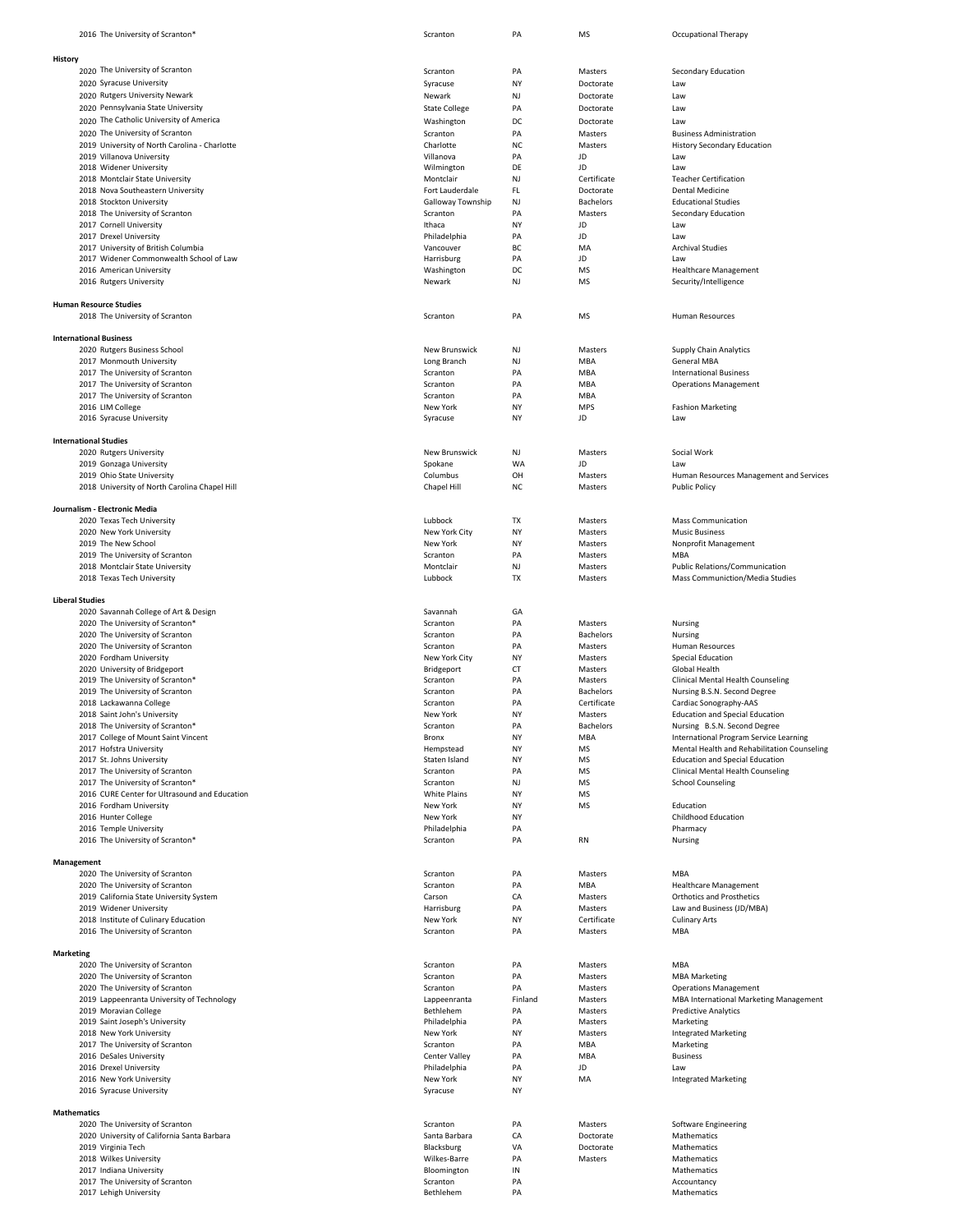| 2016 Lehigh University                            | Bethlehem                 | PA              |                             | <b>Applied Mathematics</b>             |
|---------------------------------------------------|---------------------------|-----------------|-----------------------------|----------------------------------------|
| 2016 Lehigh University*                           | Bethlehem                 | PA              | PhD                         | Mathematics                            |
| 2016 University of Virginia                       | Charlottesville           | VA              | <b>MS</b>                   | Data Sciences                          |
|                                                   |                           |                 |                             |                                        |
| <b>Media Information Technology</b>               |                           |                 |                             |                                        |
| 2016 Boston University                            | Boston                    | MA              |                             |                                        |
| Neuroscience                                      |                           |                 |                             |                                        |
| 2020 University of Washington                     | St.Louis                  | MO              | Doctorate                   | Chemistry                              |
| 2020 Philadelphia College of Osteopathic Medicine | Philadelphia              | PA              | Doctorate                   | Osteopathic                            |
| 2020 The University of Scranton*                  | Scranton                  | PA              | Masters                     | Biochemistry                           |
| 2020 Seton Hall University                        | South Orange              | NJ              | <b>Bachelors</b>            | Nursing B.S.N. Second Degree           |
| 2020 New England College of Osteopathic Medicine  | Biddeford                 | ME              | Doctorate                   | Medicine MD                            |
| 2020 University of Connecticut                    | Farmington                | CT              | Doctorate                   | MD                                     |
| 2020 The University of Scranton                   | Scranton                  | PA              | Masters                     | Clinical Chemistry                     |
| 2020 University of Illinois Urbana-Champaign      | Urbana                    | IL              | Doctorate                   | Neuroscience                           |
| 2020 Lake Erie College of Osteopathic Medicine    | Erie                      | PA              | Doctorate                   | Osteopathic Medicine                   |
| 2020 The University of Scranton                   | Scranton                  | PA              | Doctorate                   | Physical Therapy                       |
| 2020 Marywood University                          | Scranton                  | PA              | Masters                     | Psychology                             |
| 2020 Boston University                            | Boston                    | MA              | Masters                     | Public Health                          |
| 2020 University of Kentucky                       | Lexington                 | KY              | Doctorate                   | <b>Dental Medicine</b>                 |
| 2020 Penn State College of Medicine*              | Hershey                   | PA              | Doctorate                   | Medicine                               |
| 2019 Cornell University                           | Ithaca                    | NY              | Doctorate                   | Entomology                             |
| 2019 Edward Via College of Osteopathic Medicine   | Blacksburg                | VA              | Doctorate                   | Medicine                               |
| 2019 Geisinger Commonwealth School of Medicine    | Scranton                  | PA              | Masters                     | <b>Biomedical Sciences</b>             |
| 2019 Geisinger Commonwealth School of Medicine    | Scranton                  | PA              | Doctorate                   | Medicine                               |
| 2019 Geogetown University School of Medicine      | Washington                | DC              | Doctorate                   | Medicine                               |
| 2019 Medical College of Wisconsin                 | Milwaukee                 | WI              | Doctorate                   | Biochemistry                           |
| 2019 Pennsylvania State University                | <b>State College</b>      | PA              | Doctorate                   | Neuroscience                           |
| 2019 Philadelphia College of Osteopathic Medicine | Philadelphia              | PA              | Doctorate                   | Medicine                               |
| 2019 University at Buffalo                        | Buffalo                   | NY              | Doctorate                   | Dentistry Dds                          |
| 2019 University of Maryland-Baltimore             | Baltimore                 | MD              | Doctorate                   | Neuroscience                           |
| 2019 University of Memphis                        | Memphis                   | <b>TN</b>       | Doctorate                   | Professional Chemistry                 |
| 2019 The University of Scranton*                  | Scranton                  | PA              | Masters                     | Biochemistry                           |
| 2019 Villanova University                         | Villanova                 | PA              | JD                          | Law                                    |
| 2019 Widener University                           | Chester                   | PA              | Doctorate                   | Clinical Psychology                    |
| 2018 Columbia University                          | New York                  | NY              | Masters                     | Public Health                          |
| 2018 Cornell University                           | Ithaca                    | NY              | Doctorate                   | Chemistry                              |
| 2018 New Jersey Medical School                    | Newark                    | NJ              | Doctorate                   | Medicine Md                            |
| 2018 North Carolina State University              | Raleigh                   | NC              | Doctorate                   | <b>Comparative Biomedical Sciences</b> |
| 2018 Temple University                            | Philadelphia              | PA              | Doctorate                   | Medicine                               |
| 2018 The University of Scranton*                  | Scranton                  | PA              | Masters                     | Biochemistry                           |
| 2018 Thomas Jefferson University                  | Philadelphia              | PA              | Masters                     | Pharmacology Ms                        |
| 2018 Touro College of Osteopathic Medicine        | Middletown                | <b>NY</b>       | Doctorate                   | Osteopathic Medicine                   |
| 2018 University of Florida                        | Gainesville               | FL.             | Doctorate                   | Food Science                           |
| 2018 Westchester Community College                | Valhalla                  | NY              | <b>Bachelors</b>            | Nursing B.S.N. Second Degree           |
| 2017 Bergen Community College                     | Paramus                   | NJ              |                             |                                        |
|                                                   | Windham                   | <b>CT</b>       |                             |                                        |
| 2017 Eastern Connecticut State University         |                           |                 |                             |                                        |
| 2017 Geisinger Commonwealth School of Medicine *  | Scranton                  | PA              | MD                          | Medicine                               |
| 2017 Marywood University                          | Scranton                  | PA              | PHD                         | Clinical Psychology                    |
| 2017 Philadelphia College of Osteopathic Medicine | Philadelphia<br>Fairfield | PA<br><b>CT</b> | DO                          | Medicine                               |
| 2017 Sacred Heart University                      |                           | <b>NY</b>       |                             | Medicine                               |
| 2017 The University at Buffalo Medical School     | Buffalo                   |                 | MD                          |                                        |
| 2017 The University of Scranton                   | Scranton                  | PA              | MS                          | <b>Clinical Chemistry</b>              |
| 2017 The University of Scranton                   | Scranton                  | PA              | MS                          | <b>Health Administration</b>           |
| 2017 The University of Scranton*                  | Scranton                  | PA              | MS                          | Biochemistry                           |
| 2017 Thomas Jefferson University                  | Philadelphia              | PA              | PHD                         | Neuroscience                           |
| 2017 Wilkes University                            | Wilkes-Barre              | PA              |                             | Pharm.D. Pharmacy                      |
| 2016 Adelphi University                           | Garden City               | NY              | MA                          | General Psychology                     |
| 2016 Alabama A&M University                       | Huntsville                | AL              | <b>MS</b>                   | Biology                                |
| 2016 City University of New York                  | New York                  | <b>NY</b>       | <b>MS</b>                   | I/O Psychology                         |
| 2016 Drexel University                            | Philadelphia              | PA              |                             | Neuroscience                           |
| 2016 John Jay College of Criminal Justice         | New York                  | NY              | MA                          | Forensic Psychology                    |
| 2016 La Salle University                          | Philadelphia              | PA              | MA                          | I/O Psychology                         |
| 2016 Lock Haven University of Pennsylvania        | Lock Haven                | PA              | MS                          | Physician Assistant                    |
| 2016 Moravian College                             | Bethlehem                 | PA              | <b>BSN</b>                  | Nursing                                |
| 2016 New York University                          | New York                  | NY              | <b>MPH</b>                  | Public Health                          |
| 2016 NYIT College of Osteopathic Medicine         | Glen Head                 | NY              | DO                          | Medicine                               |
| 2016 Pennsylvania State University                | Hershey                   | PA              | MD                          | Medicine                               |
| 2016 Salus University                             | Philadelphia              | PA              | DO                          | Optometry                              |
| 2016 The Commonwealth Medical College             | Scranton                  | PA              | MD                          | Medicine                               |
| 2016 The University of North Texas                | Denton                    | <b>TX</b>       | PhD                         | Chemistry                              |
| 2016 The University of Scranton                   | Scranton                  | PA              | MS                          | Biochemistry                           |
| 2016 Thomas Jefferson University                  | Philadelphia              | PA              | MD                          | Medicine                               |
| 2016 Villanova University                         | Villanova                 | PA              | MS                          | Chemistry                              |
|                                                   |                           |                 |                             |                                        |
| <b>Nursing</b>                                    |                           |                 |                             |                                        |
| 2020 The University of Scranton                   | Scranton                  | PA              | Masters                     | <b>Family Nurse Practitioner</b>       |
| 2017 The University of Scranton*                  | Scranton                  | PA              | <b>MSN</b>                  | <b>Family Nurse Practitioner</b>       |
|                                                   |                           |                 |                             |                                        |
| <b>Nursing RN</b>                                 |                           |                 |                             |                                        |
| 2018 The University of Scranton                   | Scranton                  | PA              | Masters                     | <b>Family Nurse Practitioner</b>       |
| 2018 United Lutheran Seminary                     | Gettysburg                | PA              | Masters                     | Divinity                               |
|                                                   |                           |                 |                             |                                        |
| <b>Occupational Therapy</b>                       |                           |                 |                             |                                        |
| 2020 The University of Scranton*                  | Scranton                  | PA              | Masters                     | Occupational Therapy                   |
| 2019 The University of Scranton*                  | Scranton                  | PA              | Masters                     | Occupational Therapy                   |
|                                                   |                           |                 |                             |                                        |
| <b>Operations Management</b>                      |                           |                 |                             |                                        |
| 2017 The University of Scranton*                  | Scranton                  | PA              | MBA                         | <b>Operations Management</b>           |
| 2016 The University of Scranton                   | Scranton                  | PA              | MBA                         | <b>Operations Management</b>           |
| 2016 University of Colorado Boulder               | Boulder                   | CO              | МS                          | Supply Chain Management                |
|                                                   |                           |                 |                             |                                        |
| Philosophy                                        |                           |                 |                             |                                        |
| 2020 University of Maryland                       | Baltimore                 | MD              | Doctorate                   | Law                                    |
| 2020 Geisinger Commonwealth School of Medicine    | Scranton                  | PA              | Doctorate                   | Medicine                               |
| 2020 Boston College Law                           | Boston                    | MA              | <b>Advanced Certificate</b> | Law                                    |
| 2020 Rutgers University Newark                    | Newark                    | NJ              | Doctorate                   | Law                                    |
| 2020 Montclair State University                   | Montclair                 | NJ              | Masters                     | Clinical Mental Health                 |
| 2019 Villanova University                         | Villanova                 | PA              | JD                          | Law                                    |
| 2018 Penn State College of Medicine               | Hershey                   | PA              | MD                          | Medicine                               |
| 2018 Widener University Delaware Law              | Wilmington                | DE              | JD                          | Law                                    |
| 2017 Albany Law School                            | Albany                    | NY              | JD                          | Law                                    |
|                                                   |                           |                 |                             |                                        |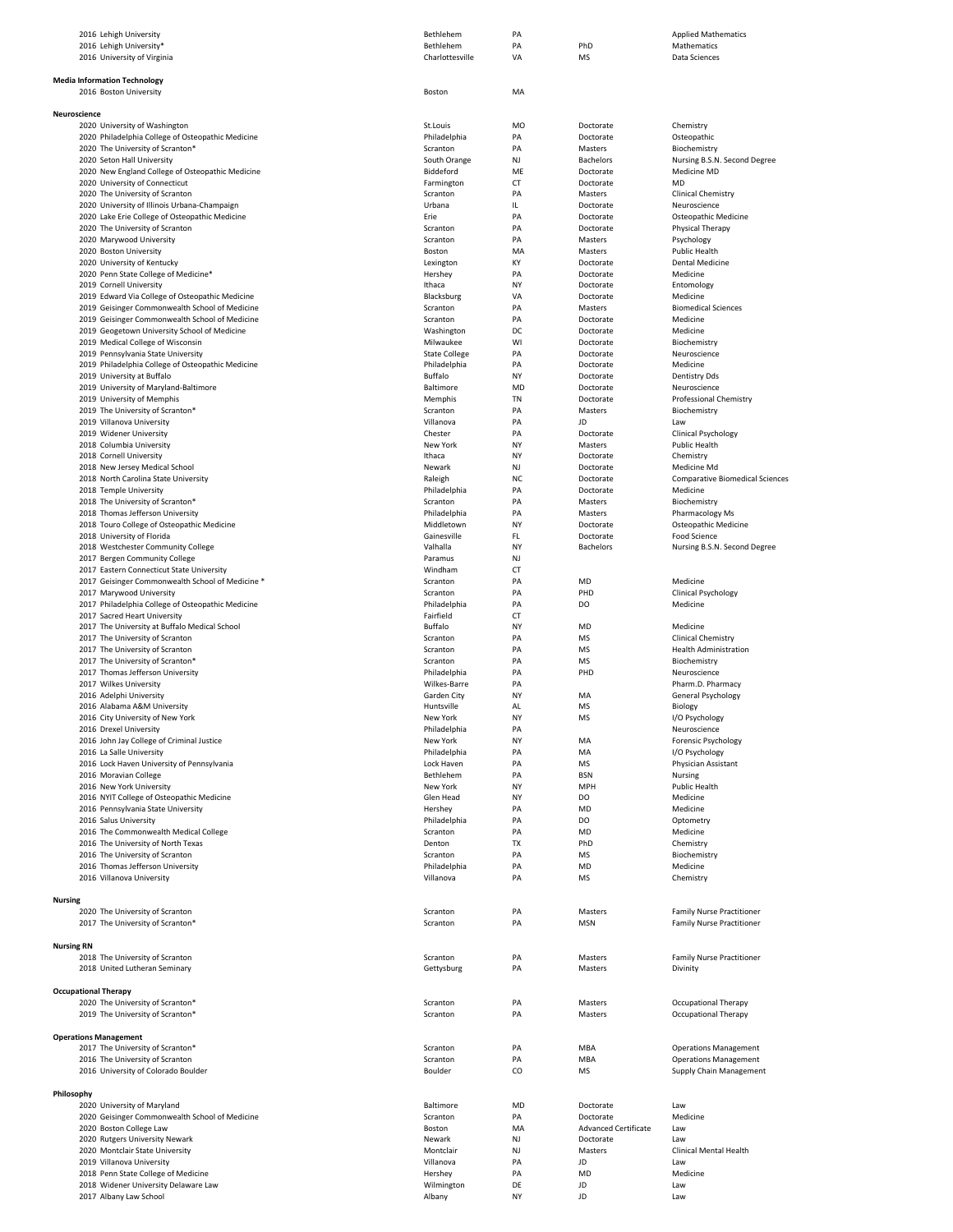|                            | 2017 Drexel Law                                                            | Philadelphia                | PA        | JD                       | Law                                                              |
|----------------------------|----------------------------------------------------------------------------|-----------------------------|-----------|--------------------------|------------------------------------------------------------------|
|                            | 2017 Sacred Heart University                                               | Fairfield                   | <b>CT</b> | <b>MS</b>                | Occupational Therapy                                             |
|                            | 2017 University of Pittsburgh                                              | Pittsburgh                  | PA        | JD                       | Law                                                              |
| <b>Physics</b>             |                                                                            |                             |           |                          |                                                                  |
|                            | 2017 Columbia University                                                   | New York                    | NY        | MS                       | Biostatistics                                                    |
|                            |                                                                            |                             |           |                          |                                                                  |
| Physiology                 |                                                                            |                             |           |                          |                                                                  |
|                            | 2020 University of Delaware                                                | Newark                      | DE        | Doctorate                | Physical Therapy                                                 |
|                            | 2020 University of Pikeville Kentucky College of Optometry                 | Pikeville                   | KY        | Doctorate                | Optometry                                                        |
|                            | 2020 The University of Scranton                                            | Scranton                    | PA        | Masters                  | MBA                                                              |
|                            |                                                                            |                             |           |                          |                                                                  |
| <b>Political Science</b>   | 2020 Ava Maria School of Law                                               | Naples                      | FL.       | Doctorate                | Law                                                              |
|                            | 2020 Quinnipiac University                                                 | Hamden                      | CT        | Doctorate                | Law                                                              |
|                            | 2020 Brandeis University                                                   | Waltham                     | MA        | Masters                  | MBA                                                              |
|                            | 2020 Villanova University                                                  | Villanova                   | PA        | Doctorate                | JD, MBA                                                          |
|                            | 2020 New York Law School                                                   | New York City               | NY        | Doctorate                | Law                                                              |
|                            | 2020 Loyola University Chicago School of Law                               | Chicago                     | IL        | Doctorate                | Law                                                              |
|                            | 2019 Boston College Law School                                             | Boston                      | MA        | JD                       | Law                                                              |
|                            | 2019 New England Law School                                                | Boston                      | MA        | JD                       | Law                                                              |
|                            | 2019 Quinnipiac University                                                 | North Haven                 | CT        | JD                       | Law                                                              |
|                            | 2018 Duquesne University                                                   | Pittsburgh                  | PA        | JD                       | Law                                                              |
|                            | 2018 New York University<br>2018 Seton Hall University                     | New York<br>Newark          | NY<br>NJ  | JD<br>JD                 | Law<br>Law                                                       |
|                            | 2018 St. John's University                                                 | New York                    | NY        | JD                       | Law                                                              |
|                            | 2018 Villanova University*                                                 | Philadelphia                | PA        | JD                       | Law                                                              |
|                            | 2018 Widener University                                                    | Wilmington                  | DE        | JD                       | Law                                                              |
|                            | 2017 New England Law School                                                | Boston                      | MA        | JD                       | Law                                                              |
|                            | 2017 Widener University                                                    | Wilmington                  | DE        | JD                       | Law                                                              |
|                            | 2016 New York School of Law                                                | New York                    | NY        | JD                       | Law                                                              |
|                            | 2016 Widener University Commonwealth Law School                            | Harrisburg                  | PA        | JD                       | Law                                                              |
|                            |                                                                            |                             |           |                          |                                                                  |
| Psychology                 | 2020 Molloy College                                                        | Rockville Center            | NY        | <b>Bachelors</b>         | <b>Accelerated BSN Nursing</b>                                   |
|                            | 2020 The University of Scranton                                            | Scranton                    | PA        | <b>Bachelors</b>         | Psychology                                                       |
|                            | 2020 Philadelphia College of Osteopathic Medicine                          | Philidelphia                | PA        | Doctorate                | Medicine                                                         |
|                            | 2020 The University of Scranton*                                           | Scranton                    | PA        | Masters                  | Clinical Mental Health Counseling                                |
|                            | 2020 Montclair State University                                            | Montclair                   | NJ        | Masters                  | Early Childhood Special Education                                |
|                            | 2020 Seton Hall University                                                 | Nutley                      | NJ        | Masters                  |                                                                  |
|                            | 2020 Pennsylvania State University                                         | <b>State College</b>        | PA        | Masters                  | Communication Sciences And Disorders: Speech-Language            |
|                            |                                                                            |                             |           |                          | Pathology Concentration                                          |
|                            | 2020 Manhattan College                                                     | New York City               | ΝY        | Masters                  | Mental Health Counseling                                         |
|                            | 2019 Marywood University                                                   | Scranton                    | PA        | Masters                  | Psychology                                                       |
|                            | 2019 New York University                                                   | New York<br>Fort Lauderdale | NY<br>FL. | Masters<br>Masters       | Social Work                                                      |
|                            | 2019 Nova Southeastern University<br>2019 Rutgers University-New Brunswick | New Brunswick               | NJ        | Masters                  | Counseling<br><b>Rehabilitation Counseling</b>                   |
|                            | 2019 University of North Carolina-Chapel Hill                              | Chapel Hill                 | NC        | Doctorate                | School Psychology                                                |
|                            | 2019 The University of Scranton                                            | Scranton                    | PA        | Masters                  | Software Engineering                                             |
|                            | 2019 Villanova University                                                  | Villanova                   | PA        | Masters                  | Counseling                                                       |
|                            | 2019 Villanova Universitt                                                  | Villanova                   | PA        | Masters                  | Psychology                                                       |
|                            | 2018 Northeastern University                                               | Boston                      | MA        | Masters                  | Criminology                                                      |
|                            | 2018 Sacred Heart University                                               | Fairfield                   | CT        | Masters                  | Social Work                                                      |
|                            | 2018 Shenandoah University                                                 | Winchester                  | VA        | Doctorate                | Physical Therapy                                                 |
|                            | 2018 State University of New York System-Binghamton                        | Binghamton                  | NY        | Doctorate                | Clinical Psychology                                              |
|                            | 2018 State University of New York System-Binghamton                        | Binghamton                  | NY        | Doctorate                | Cognitive Psychology                                             |
|                            | 2018 University of Denver<br>2018 University of Iowa                       | Denver<br>Iowa City         | CP<br>IA  | Certificate<br>Doctorate | Institute for Human-Animal Connection<br>Psychology              |
|                            | 2018 University of Miami                                                   | Miami                       | FL        | Doctorate                | Psychology                                                       |
|                            | 2018 University of Pittsburgh                                              | Pittsburgh                  | PA        | Masters                  | Social Work                                                      |
|                            | 2018 West Chester University of Pennsylvania                               | West Chester                | PA        | Masters                  | <b>School Counseling</b>                                         |
|                            | 2017 Adelphi University                                                    | Garden City                 | NY        |                          |                                                                  |
|                            | 2017 Adelphi university                                                    | Garden City                 | NY        | MS                       | Social Work                                                      |
|                            | 2017 Bryn Mawr College                                                     | Philadelphia                | PA        | MS                       | Social Work                                                      |
|                            | 2017 Hunter College                                                        | New York                    | NY        | MS                       | Mental Health Counseling                                         |
|                            | 2017 Lehigh University                                                     | Bethlehem                   | PA        | MS                       | School Psychology                                                |
|                            | 2017 Marywood University<br>2017 Montclair State University                | Scranton<br>Montclair       | PA<br>NJ  | MA<br>JD                 | Psychology<br><b>Clinical Psychology</b>                         |
|                            | 2017 Rutgers University                                                    | New Brunswick               | NJ        | MS                       | <b>Clinical Social Work</b>                                      |
|                            | 2017 Sacred Heart University                                               | Fairfield                   | <b>CT</b> | MS                       | Speech Language Pathology                                        |
|                            | 2017 Temple University                                                     | Philadelphia                | PA        | MS                       | Social Work                                                      |
|                            | 2017 The University of Scranton                                            | Scranton                    | PA        | MA                       | Theology                                                         |
|                            | 2017 The University of Scranton*                                           | Scranton                    | PA        | MS                       | Clinical Mental Health Counseling                                |
|                            | 2017 University of West Florida                                            | Pensacola                   | FL.       | MA                       | Psychology                                                       |
|                            | 2017 Wagner College                                                        | Staten Island               | NY        | <b>MSN</b>               | Nursing                                                          |
|                            | 2017 West Chester University of Pennsylvania                               | <b>West Chester</b>         | PA        | <b>MS</b>                | Social Work                                                      |
|                            | 2017 William Paterson University                                           | Wayne                       | NJ        | DPT                      | Physical Therapy                                                 |
|                            | 2016 Adelphi University                                                    | Garden City                 | NY        | MS                       | Clinical Mental Health Counseling                                |
|                            | 2016 Caldwell University<br>2016 Fordham University                        | West Caldwell<br>New York   | NJ<br>NY  | MA<br>MS                 | <b>Mental Health Counseling</b><br>Clinical Research Methodology |
|                            | 2016 New York Institute of Technology                                      | Old Westbury                | NY        | MA                       | <b>School Counseling</b>                                         |
|                            | 2016 Pennsylvania State University                                         | <b>State College</b>        | PA        | MA                       | Counseling                                                       |
|                            | 2016 Philadelphia College of Osteopathic Medicine                          | Philadelphia                | PA        | MS                       | Physician Assistant                                              |
|                            | 2016 Teachers College Columbia University                                  | Manhattan                   | NY        | MS                       | School Psychology                                                |
|                            | 2016 West Chester University*                                              | West Chester                | PA        | MS                       | Psychology                                                       |
|                            |                                                                            |                             |           |                          |                                                                  |
| <b>Secondary Education</b> |                                                                            |                             |           |                          |                                                                  |
|                            | Secondary Ed - Cit and History                                             |                             |           |                          |                                                                  |
|                            | 2018 The University of Scranton                                            | Scranton                    | PA        | MS                       | Curriculum And Instruction                                       |
|                            | 2017 St Joseph's University                                                | Philadelphia                | PA        | MA                       | Education                                                        |
|                            | Secondary Ed - English                                                     |                             |           |                          |                                                                  |
|                            | 2019 Boston College                                                        | Boston                      | MA        | Masters                  | Curriculum And Instruction                                       |
|                            | 2018 Marywood University                                                   | Scranton                    | PA        | Masters                  | Special Education                                                |
|                            | 2017 George Washington University                                          | Washington                  | DC        | MA                       | English                                                          |
|                            |                                                                            |                             |           |                          |                                                                  |
|                            | Secondary Ed - General Science                                             |                             |           |                          |                                                                  |
|                            | 2019 The University of Scranton                                            | Scranton                    | PA        | Masters                  | Special Education                                                |
|                            |                                                                            |                             |           |                          |                                                                  |
|                            | <b>Secondary Ed - Mathematics</b>                                          |                             |           |                          |                                                                  |
|                            | 2018 Boston College                                                        | Boston                      | MA        | Masters                  | Curriculum And Instruction                                       |

**Sociology**